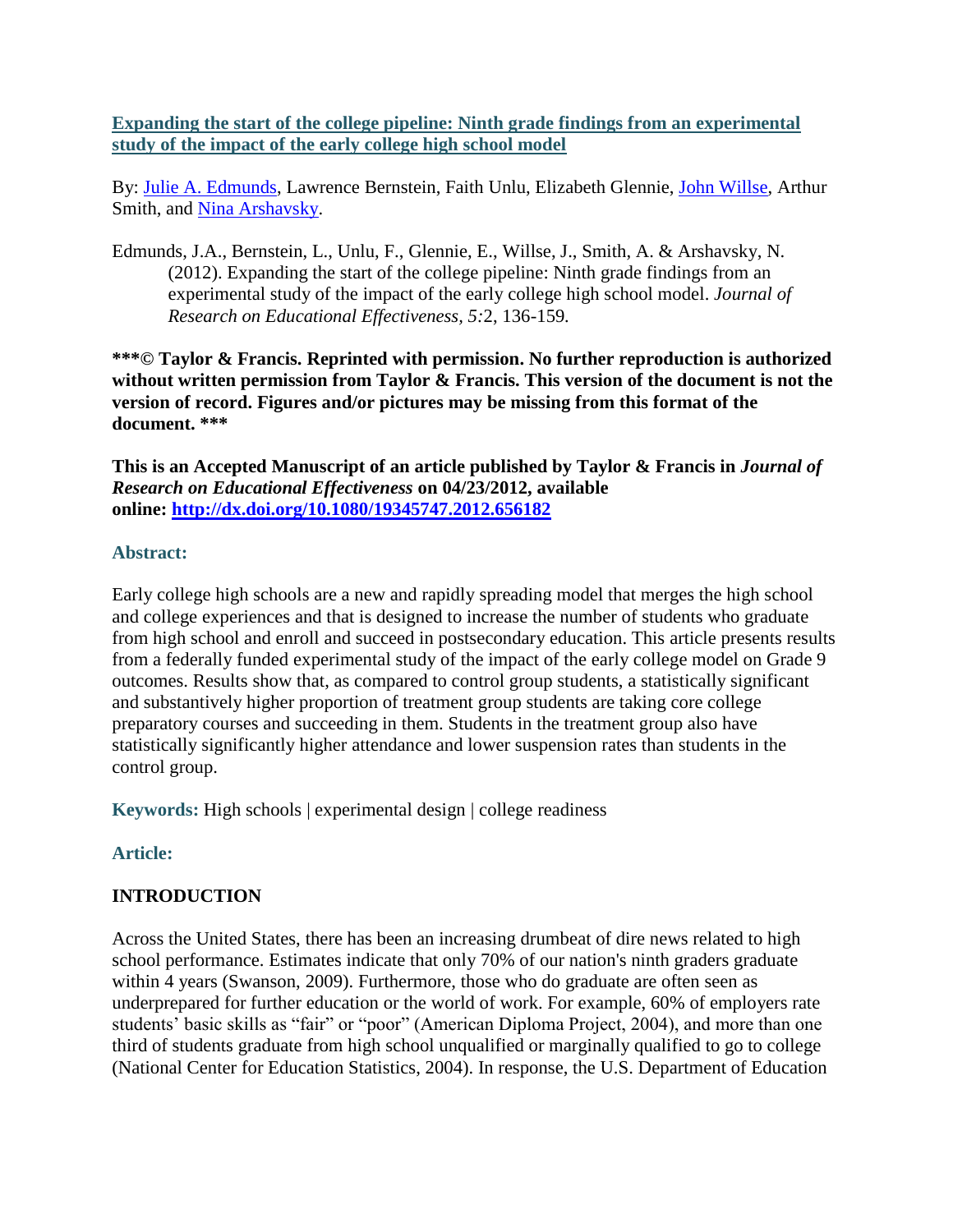has articulated a goal for middle and high schools that all students graduate on time from high school "prepared for at least one year of post-secondary education" (Martin, 2009).

To respond to these challenges, foundations, national organizations, and states have increased the attention paid to high school reform. Although there are many strategies being implemented across states (Edmunds & McColskey, 2007), one of the most visible has been the creation of new small schools, some of which are early college high schools. Early college high schools have been proposed as a way to increase both the number of students who graduate from high school and the number of students who are prepared for and go on to postsecondary education. Primarily located on college campuses, these high schools are designed to accelerate the academic progress of students while minimizing or even eliminating the barriers between high school and college. They are seen as particularly appropriate for students who may not have considered attending college. Students in early college high schools (we use the term "early colleges" as a shorthand) are expected to graduate in 4 to 5 years with a high school diploma and an associate's degree or 2 years of transferable college credit. Since 2002, more than 200 early colleges have been created under the auspices of the national Early College High School Initiative primarily funded by the Bill & Melinda Gates Foundation (Jobs for the Future, 2011), and many early colleges have also been created independently by districts or states.

Given their high expectations, early colleges represent a test of whether substantially redesigned high schools can realize the vision of all students graduating from high school prepared for college and work. This article looks at the extent to which early colleges are on track for achieving this goal by analyzing ninth-grade outcomes from the first large-scale experimental study of the impact of this rapidly spreading model.

# **THEORETICAL BACKGROUND**

As articulated by the national Early College High School Initiative, early colleges should increase the number of students graduating from high school and prepared for attending college because

> encountering the rigor, depth, and intensity of college work at an earlier age inspires average, underachieving, and well-prepared high school students. In addition, the early college high school model helps reduce financial and admissions barriers faced by many low income students. (Jobs for the Future, 2005, p. 3)

Notwithstanding the rhetoric and the Initiative's rapid growth, little research has been completed on the effectiveness of the early college design (American Institutes for Research & SRI International, 2005; Jacobson, 2005). Some literature does exist on middle colleges, which have been in existence for longer and share some (but not all) of the features of early colleges. Early descriptive studies have suggested that middle colleges can increase the graduation rates and college attendance of low-performing students (Cullen, 1991; Houston, Byers, & Danner, 1992). However, an experimental study of the middle college model as implemented in Portland, Oregon, found that the model had no impact on graduation or dropout rates (Dynarski, Gleason, Rangarajan, & Wood, 1998).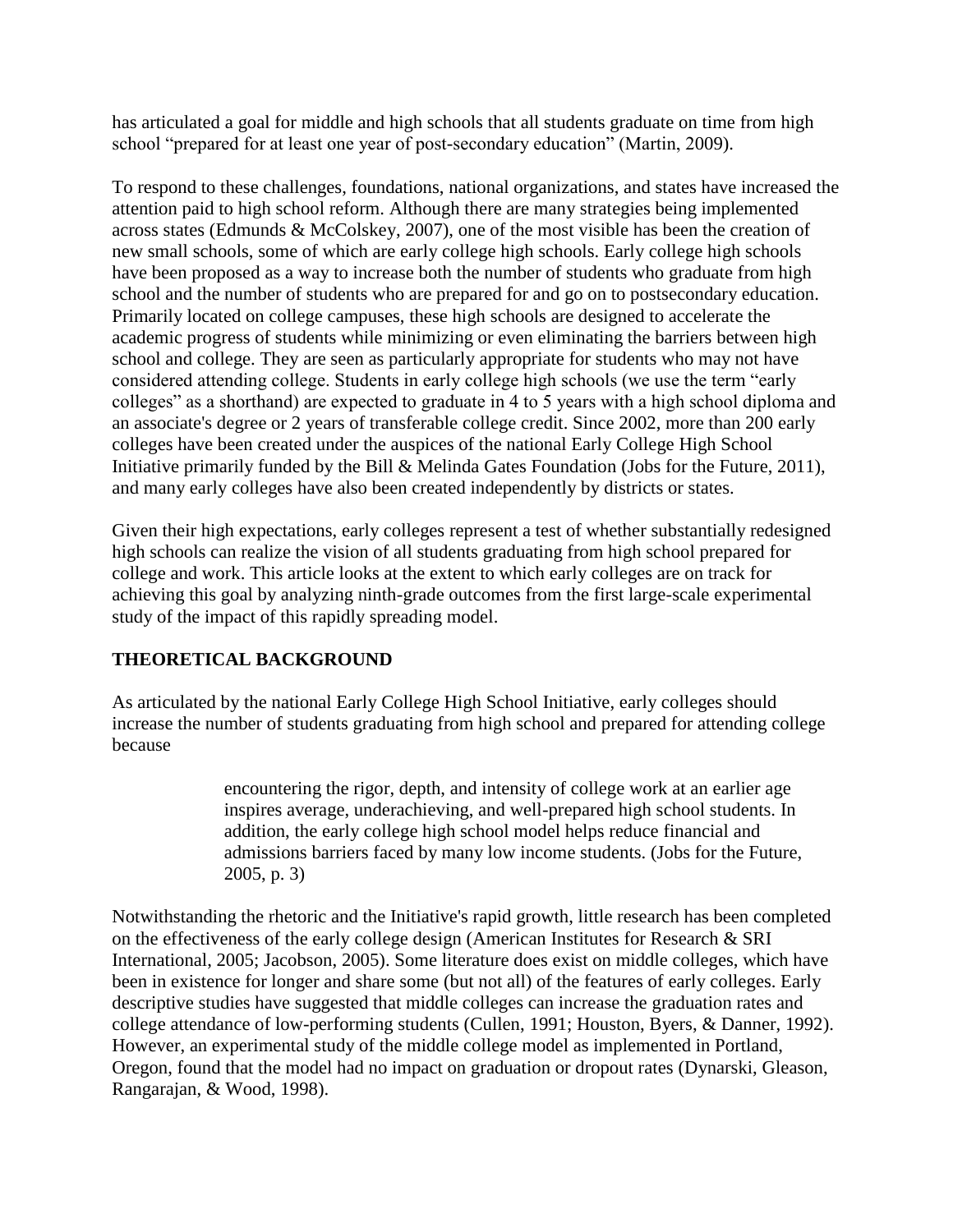The largest study completed on the early college model to date has been a 6-year national evaluation commissioned by the Bill & Melinda Gates Foundation and conducted by the American Institutes of Research and SRI International (2009). The evaluation was descriptive in nature and focused primarily on understanding the different features of implementation and the outcomes of students enrolled in the early college. This study found that early colleges were enrolling students who were underrepresented in higher education and that those students experienced success in the early college high schools. Students reported they were engaged in school and that they had a positive academic self-concept. The study also found that the early colleges' students outperformed the corresponding school district average on state assessments, although the study was not designed to account for students' entering achievement or motivation.

Given that students must apply to the early college and can thus be seen as potentially systematically different from the traditional high school population, it would be very challenging to conduct a quasi-experimental impact study that attempted to match early college students to traditional high school students. In fact, a descriptive study found that the early college populations in North Carolina had overall higher Grade 8 achievement scores and higher levels of motivation than average for students in their respective districts (Glennie & Purtell, 2008). This inherent difference highlights the critical need for an experimental study in examining the impact of a model like the early college. An experimental study, such as the one reported in this paper, can help eliminate any bias introduced by students self-selecting into the school and can help ensure the most accurate estimate of the impact of the model.

Although the Early College High School Initiative is a national intiative, the study reported in this article is examining the impact of schools only in North Carolina: schools that are part of the national initiave but are funded by the North Carolina General Assembly. The study focuses on North Carolina for three main reasons. First, with more than 70 early colleges in place approximately one third of those established under the national initiative—North Carolina is supporting the lion's share of this reform. Second, North Carolina's model is among the best defined because these schools are all managed by the same organization, which has clearly articulated the components of the model and monitors implementation. Finally, all of the schools in the study are within the the same state, have the same student assessments, and submit the same data, which allows the focus to remain more on the model itself and not on other factors that might be influencing outcomes. The next section describes the model as implemented in North Carolina and as examined in this study.

#### **THE EARLY COLLEGE HIGH SCHOOL MODEL**

The core components of the Early College High School model may vary as it is implemented in different locations around the country. The schools that are part of North Carolina's initiative are all managed by the same entity, the North Carolina New Schools Project (NCNSP) that has conceptualized the model and provides intensive professional development centered on the core elements of the model.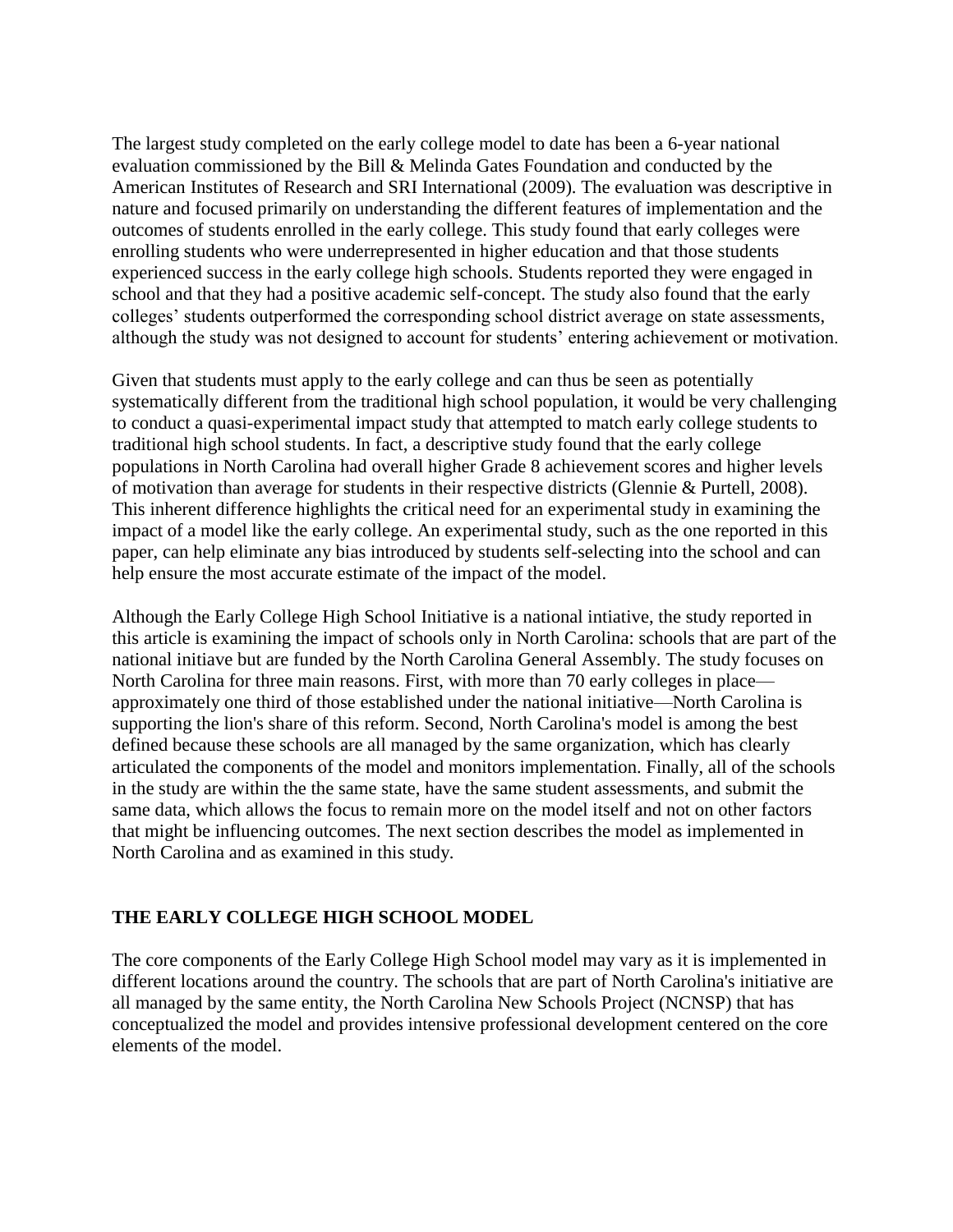North Carolina's early college model exhibits a set of specific organizational characteristics. The target population of early colleges is intended to be students who are underrepresented in college, including those who are low income, the first in their family to go to college, or a member of minority group underrepresented in college. The early colleges are autonomous schools managed by the local school district in partnership with a higher education partner, either a community college or a university. Almost all of the schools are physically located on the campus of their higher education partner, although a small number are considered "virtual" schools with their college courses being offered online. (None of the virtual schools are part of this study.) The early colleges' maximum size is 400 students total, serving students in Grades 9 to 12 with some schools offering a 5th year or Grade 13. In most settings, students begin taking college courses in their freshman year of high school, and in all settings the expectation is that participating students will graduate from high school with 2 years of transferable college credit.

In addition to these specific organizational characteristics, early colleges are expected to implement a core set of design principles that are reflective of a high-quality high school. These six design principles as articulated by the NCNSP are as follows:

- **Ready for College:** NCNSP schools are characterized by the pervasive, transparent, and consistent understanding that the school exists for the purpose of preparing all students for college and work. They maintain a common set of high standards for every student to overcome the harmful consequences of tracking and sorting.
- **Require Powerful Teaching and Learning:** NCNSP schools are characterized by the presence of commonly held standards for high-quality instructional practice. Teachers in these schools design rigorous instruction that ensures the development of critical thinking, application, and problem-solving skills often neglected in traditional settings.
- **Personalization:** Staff in NCNSP schools understand that knowing students well is an essential condition of helping them achieve academically. These high schools ensure that adults leverage knowledge of students in order to improve student learning.
- **Redefine Professionalism:** Evident in NCNSP schools are the collaborative work orientation of staff, the shared responsibility for decision making, and the commitment to growing the capacity of staff and schools throughout the network.
- **Purposeful Design:** NCNSP schools are designed to create the conditions that ensure the other five design principles: ready for college, powerful teaching and learning, personalization, leadership, and redefined professionalism. The organization of time, space, and the allocation of resources ensures that these best practices become common practice. (North Carolina New Schools Project, 2011)

From the organizational characteristics and design principles,  $\frac{1}{1}$  we created a logic model (Figure 1) that guided the overall design of our study, including the selection of implementation and outcome variables. In the next section, we describe the study's methodology.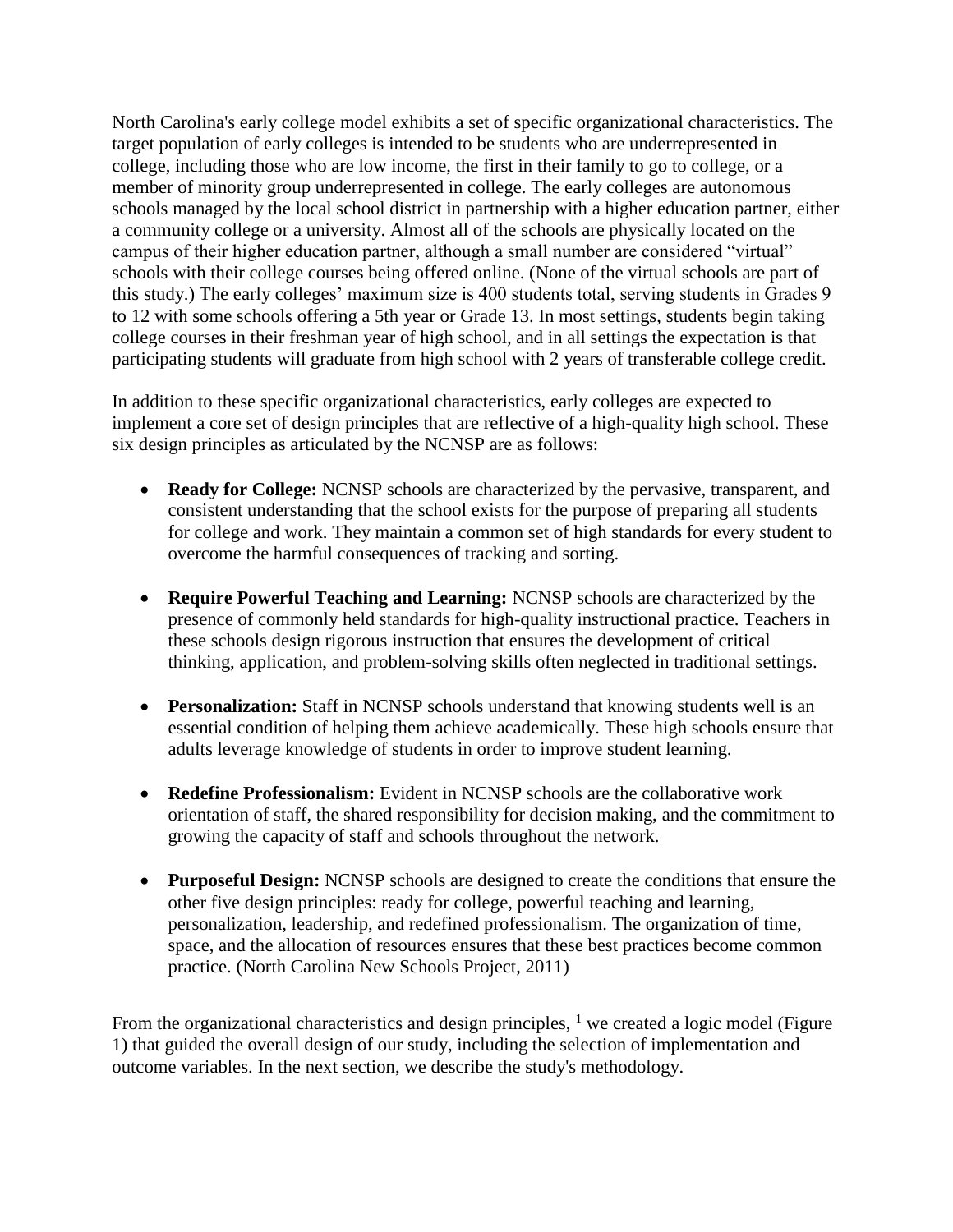#### Figure 1 Logic model for North Carolina's early college high schools.



# **METHODOLOGY**

Funded by the Institute of Education Sciences, the Study of the Efficacy of North Carolina's Early College High School model is a longitudinal experimental study examining the program's implementation and impact. The study is designed to accomplish three primary aims:

- 1. Determine the impact of the model on selected student outcomes,
- 2. Determine the extent to which impacts differ by student characteristics, and
- 3. Examine the implementation of the model and the extent to which specific model components are associated with positive outcomes.

We have reported ninth-grade findings from earlier, smaller samples on outcomes and implementation elsewhere (Edmunds, Bernstein, Glennie, Willse, Arshavsky et al., 2010; Edmunds, Bernstein, Unlu, Glennie, Smith et al., 2011). In this article, we report on the impact of the model on an expanded set of ninth-grade outcomes for a much larger sample of students. Specifically, we examine the following research question:

**Do ninth-grade students who attend early college high schools perform significantly better than students in traditional high schools on coursetaking and course progression, attendance, behavior, and academic aspirations?**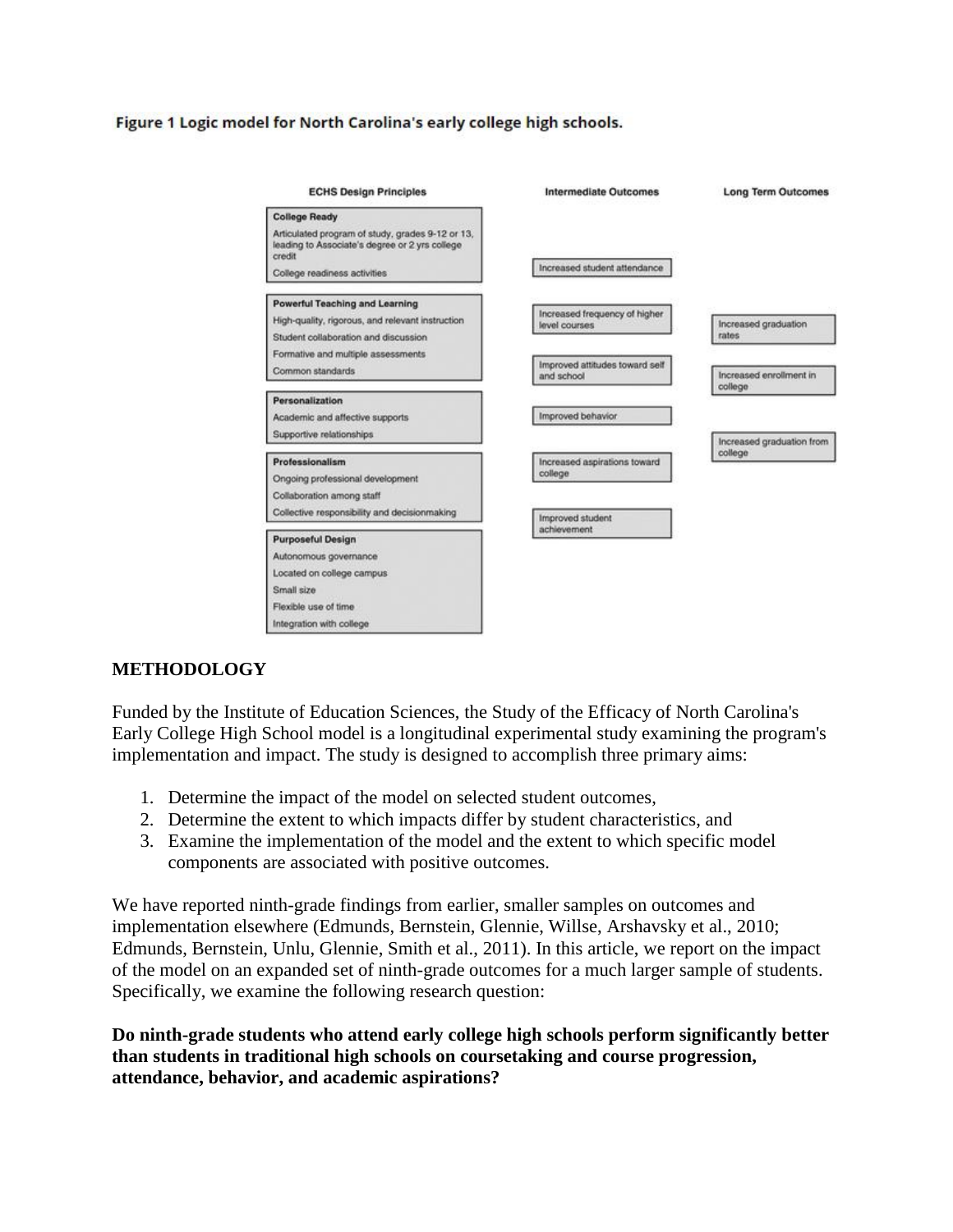#### **Sample**

Schools participating in the study had more applicants than they had slots and agreed to use random assignment to select students for enrollment. In all cases, students were required to apply for the early college. Schools identified a pool of eligible applicants and provided that list to the research team. The research team assigned each student a randomly generated number and ordered the list from lowest to highest, creating a randomly ordered list with an embedded waitlist. Early colleges then offered students spots in the order in which they appeared on the list. In some cases, the research team conducted a stratified random lottery to allow the schools to overrepresent or equally represent certain targeted populations. For example, some schools had a local district requirement that they accept the same number of students from all traditional high school attendance zones. In all cases, the odds of acceptance into the early college for each student were recorded in the data set and accounted for in analyses via weights created based on these odds. Specifically, all analyses incorporated weights based on the inverse of these probabilities, so that students who were less likely to be admitted to the early college were given greater weight in the analyses.

Students who were on the initial waitlist and were offered spots according to the correct randomized order were included in the treatment group because their process of selection was random. If, however, a student on the waitlist was, through a nonrandom process, selected by the school to attend the early college, that student remained in the control group in terms of the study analyses. This was done because we used an intent-to-treat (ITT) framework, which is described in more depth in the analysis section.

In addition to the schools that followed the preceding process, two schools used random numbers to assign students prior to the beginning of the study. An examination of the characteristics of the treatment and control groups for these schools found no important differences between the two groups, except for a statistically significant difference in the proportion of students who were retained prior to Grade 8. The data for these schools were pooled with the data from the sample of schools included in the beginning of the formal study.

In this study, two sets of students were excluded from all analyses. The first set includes students who were in the original assignment sample but were ultimately retained in eighth grade. We exclude these students from all analyses because, if the lottery had been held later in the school year, they would not have been considered for the lottery process. Four students were excluded because they were retained in eighth grade. The second group included any students who were automatically admitted to the school for various reasons (e.g., sibling of a currently enrolled student, child of a staff member, etc.). These students were excluded from the original random assignment pool and were therefore also excluded from all analyses.

The analyses reported in this article include outcomes for a total of 1,607 Grade 9 students in 18 cohorts in 12 schools. <sup>2</sup> Table 1 provides the demographic characteristics of the treatment and control groups, weighted by students' probability of selection into the early college. The table shows that the only statistically significant difference between the two groups was in the pass rates of those students who took Algebra I in eighth grade; all other differences were not statistically significant. To account for these differences and increase the precision of our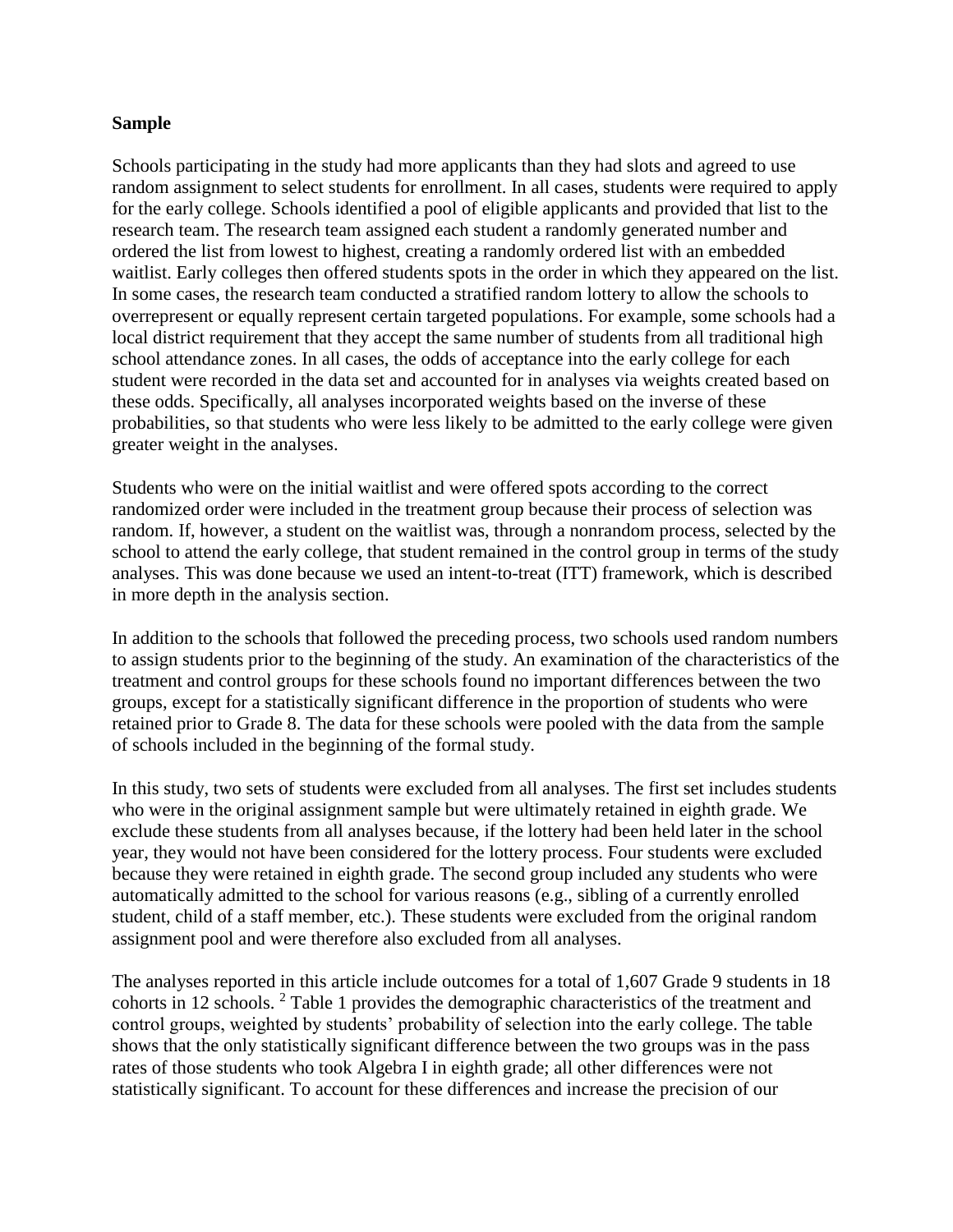estimates, we include key baseline characteristics in our analyses; this is explained in more depth in the analysis section.

|                                       | Whole               | Treatment          | Control            | T-C Difference |         |                  |
|---------------------------------------|---------------------|--------------------|--------------------|----------------|---------|------------------|
|                                       | Sample <sup>a</sup> | Group <sup>b</sup> | Group <sup>c</sup> |                | Effect  |                  |
|                                       | M                   | M                  | M                  | Diff.          | Size    | $\boldsymbol{p}$ |
| Race & ethnicity                      |                     |                    |                    |                |         |                  |
| American Indian                       | 0.8%                | 0.8%               | 0.9%               | $-0.1%$        | $-0.03$ | 0.142            |
| Asian                                 | 0.9%                | 1.0%               | 0.7%               | 0.3%           | 0.21    | 0.451            |
| <b>Black</b>                          | 26.8%               | 27.3%              | 26.1%              | 1.3%           | 0.04    | 0.328            |
| Hispanic                              | 8.2%                | 9.3%               | 6.6%               | 2.7%           | 0.22    | 0.223            |
| Multiracial                           | 3.1%                | 2.6%               | 3.9%               | $-1.4%$        | $-0.27$ | 0.305            |
| White                                 | 60.2%               | 59.0%              | 61.8%              | $-2.8%$        | $-0.07$ | 0.114            |
| Male                                  | 41.4%               | 41.0%              | 41.9%              | $-0.9%$        | $-0.02$ | 0.595            |
| Age                                   | 15.35               | 15.34              | 15.37              | $-0.03$        | $-0.07$ | 0.093            |
| Socioeconomic Background              |                     |                    |                    |                |         |                  |
| First generation College              | 40.8%               | 41.0%              | 40.5%              | 0.5%           | 0.01    | 0.922            |
| Free or reduced-price Lunch           | 50.6%               | 51.3%              | 49.8%              | 1.6%           | 0.04    | 0.584            |
| Exceptionality                        |                     |                    |                    |                |         |                  |
| Disabled/Impaired                     | 2.9%                | 2.5%               | 3.5%               | $-1.0%$        | $-0.21$ | 0.271            |
| Gifted                                | 11.8%               | 11.4%              | 12.4%              | $-1.0%$        | $-0.06$ | 0.825            |
| Retained                              | 3.7%                | 2.9%               | 4.8%               | $-1.9%$        | $-0.32$ | 0.053            |
| Grade 8 achievement                   |                     |                    |                    |                |         |                  |
| Math – scale $(z \text{ score})$      | 0.02                | $-0.01$            | 0.06               | $-0.1$         | $-0.06$ | 0.234            |
| Reading $-$ scale ( $\zeta$ score)    | 0.00                | $-0.01$            | 0.01               | 0.0            | $-0.02$ | 0.663            |
| $Math - pass$                         | 81.17%              | 82.81%             | 78.97%             | 3.8%           | 0.15    | 0.075            |
| Reading – pass                        | 80.09%              | 80.18%             | 79.98%             | 0.2%           | 0.01    | 0.906            |
| Algebra 1 - take-up                   | 23.00%              | 22.53%             | 23.62%             | $-1.1%$        | $-0.04$ | 0.476            |
| Algebra $1 - p$ ass                   | 95.35%              | 98.04%             | 91.94%             | 6.1%           | 0.90    | $0.023*$         |
| Algebra $1 - scale$ ( <i>z</i> score) | 0.00                | 0.07               | $-0.09$            | 0.2            | 0.16    | 0.198            |

Table 1. Descriptive statistics-Grade 9 analysis sample

Note. The proportions are weighted by students' probability of being selected into the early college.  $N = 1,607$ ; this is the core analytic sample used for many outcomes and excludes students who could not be found in the ninth-grade administrative data.  $\frac{b_n}{a_1} = 919$ .  $\frac{c_n}{a_1} = 688$ .

\*Statistically significant  $p$  values at the usual .05 level.

The sample for each analysis may vary slightly depending on the outcome analyzed. For many analyses, we exclude students who are missing a value on the outcome variable or students who are missing from the data set entirely. Students who are missing from the data set include students who are no longer enrolled in North Carolina public schools, such as students who moved, who left school but have not officially dropped out, or students who went to a private school. The specific sample is described for each outcome in the next section and is shown in Table 2.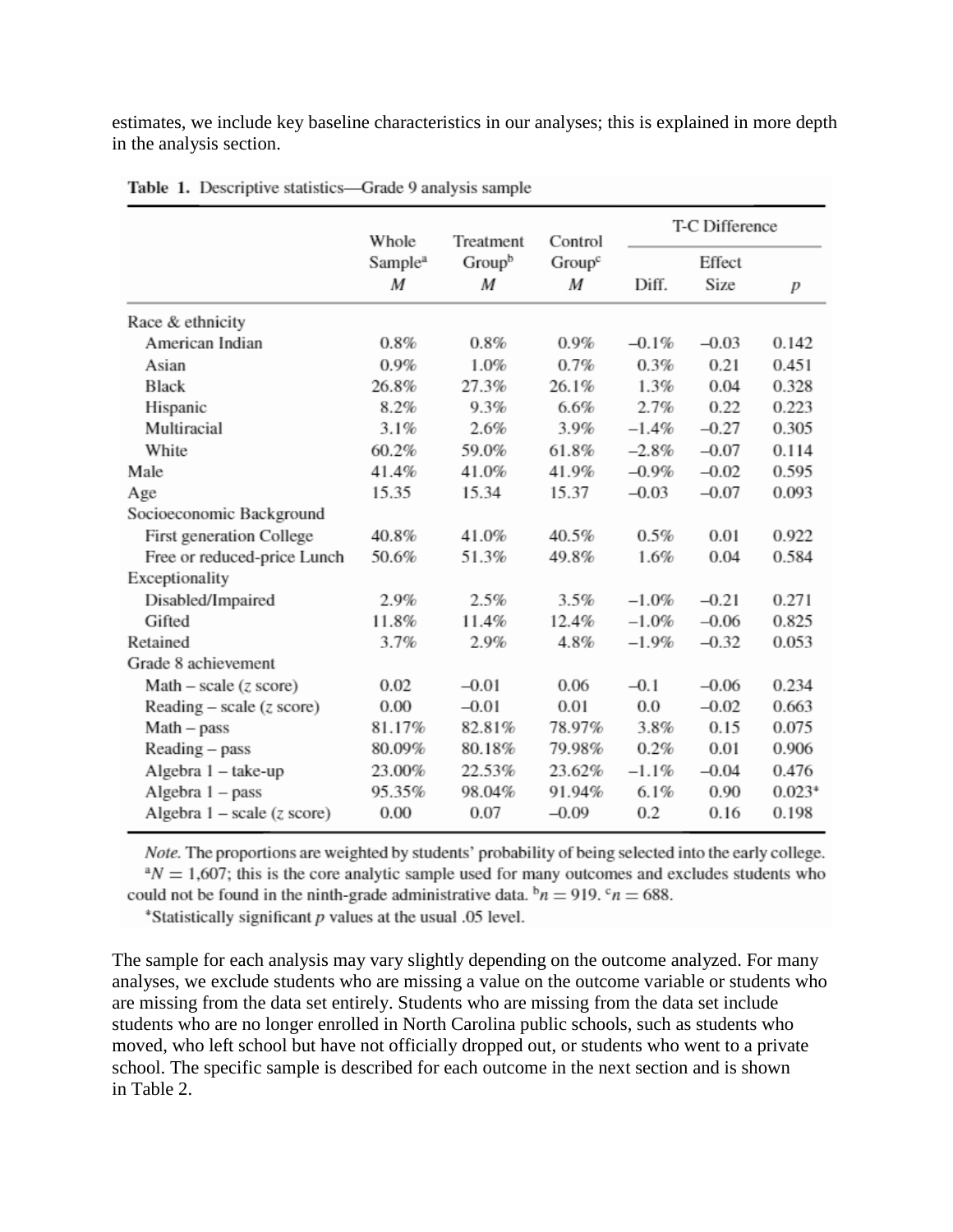Table 2. Sample size, by outcome analyses



*Note.* Treat = treatment group;  $Con = control$  group.

aThis sample includes all students who applied to enroll in an early college and participated in the random assignment except those who were retained in the eighth grade  $(n = 4)$ .

#### **Data Sources**

To track progress toward the anticipated long-term outcomes of early colleges, which include increased graduation from high school and increased enrollment in and success in college, we identified a series of intermediate measures found to be previously associated with continued enrollment in high school and/or success in college.

This article includes data on the following outcome variables collected by the North Carolina Department of Public Instruction (NCDPI): coursetaking patterns and success, attendance, suspension, and aspirations. These data are linked to our study data in a longitudinal dataset. The specific measures are defined next.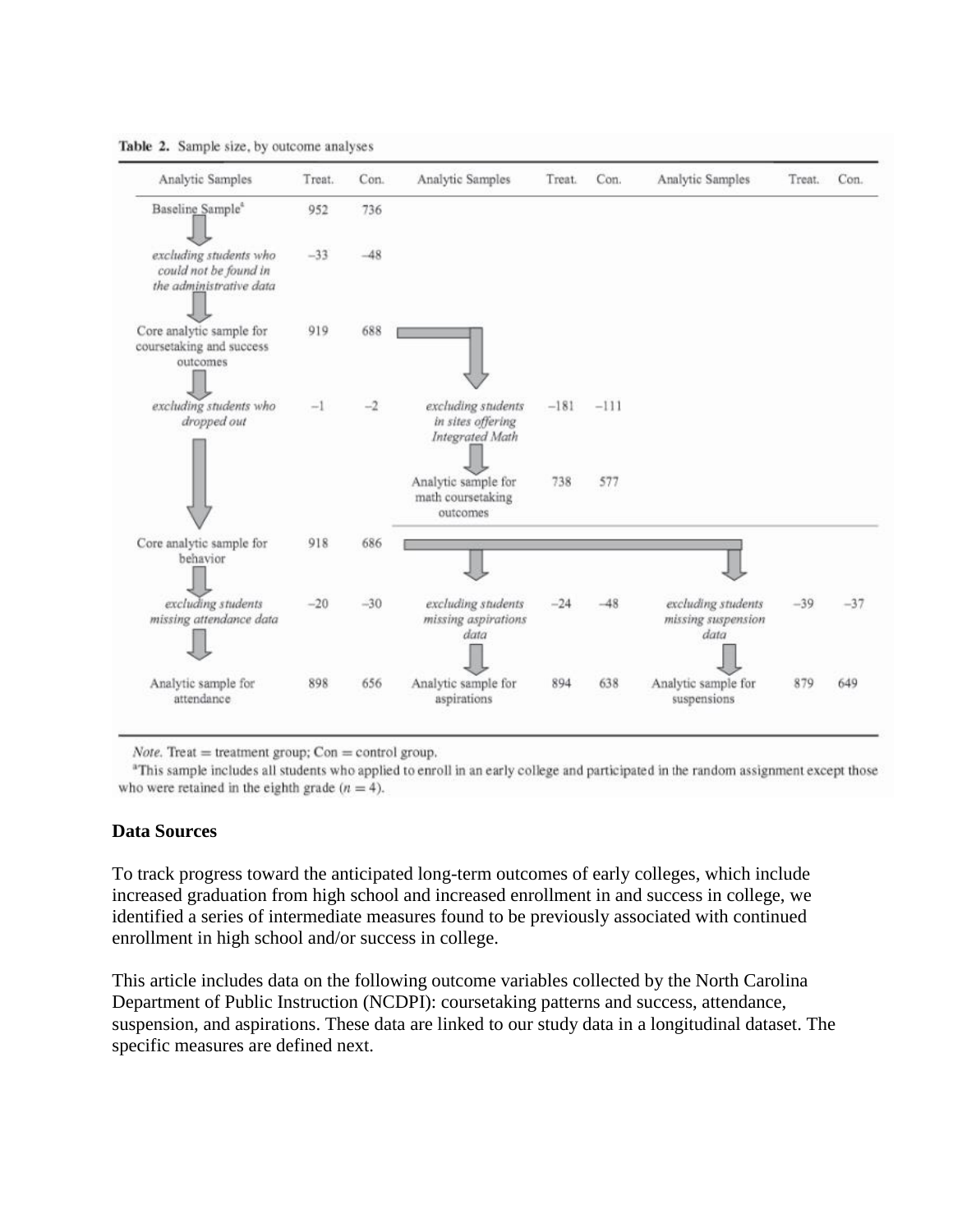*College Preparatory Coursetaking and Success* Taking a core set of challenging academic courses has been connected to higher graduation rates (Lee & Burkham, 2003) and to persistence and success in college (Adelman, 2006). These courses tend to follow a standard trajectory, often defined as a "college preparatory course of study," that is frequently tied to the entrance requirements for state universities. Students who do not take an expected set of courses in Grade 9, including English I and Algebra I or higher level math courses, are less likely to graduate from high school with the courses required for college. For example, a study that looked at high school transcripts in California found that, out of the students who did *not* complete Algebra I by the end of Grade 9, only 6% had completed the courses necessary for college by the end of Grade 12 (Finkelstein & Fong, 2008). As a result, this paper looks at English I and Algebra I as core Grade 9 outcomes.

Algebra I is the first math course in a set of courses generally required for college, which includes Geometry, Algebra II, and one course at a level higher than Algebra II. Algebra I, Geometry, and Algebra II have end-of-course exams that count in a school's accountability ratings. Only Algebra I is required for graduation for this cohort of students. It is possible that students who are perceived as less capable may traditionally be steered away from taking Algebra I earlier in their high school career and from taking the other upper-level math courses at all. Given this situation, students' enrollment in higher level mathematics courses is likely a good indicator of the extent to which a school is serious about increasing the college preparedness of its students. As a result, this study also looks at the number of college preparatory math courses taken, defined as taking either Algebra I, Geometry, or Algebra II.

For each course-related outcome, we present three measures. The first is course- taking whether the student took the course or not—and serves as a measure of access. Given that North Carolina did not have transcript data for the period analyzed, scores on state-mandated End-of-Course (EOC) exams were used as proxies for course enrollment and success. As students were required to take the test when they took the course, a student was thus shown as taking the course if they had any score on the exam. Passing the test was used as a proxy for passing the course. <sup>3</sup> This may not represent an exact course pass rate given that there may be students who passed the test but did not pass the course or students who did not pass the test but did pass the course. On the other hand, the advantage of using the EOC exam as an indicator of passing the course was that it is a standardized statewide assessment, administered and scored consistently across all schools. Further, EOC exams are curriculum-based tests focused on goals of the State Course of Study. The NCDPI periodically reviews and updates the State Course of Study, and the State Board of Education approves its objectives. Then, tests are developed and modified to measure these objectives. These exams thus provided an external check on the content students have learned in the course.

The second outcome is a traditional pass rate—the number of students who passed the test out of the number who took it. The final outcome, the one we see as the most important, is entitled successful completion and collapses the first two measures. Successful completion represents the percentage of students who took the course and passed the state-mandated test associated with the course. Compared to the traditional pass rate, this measure better captures the extent to which more students are on-track for college. It also does not penalize schools for expanding access to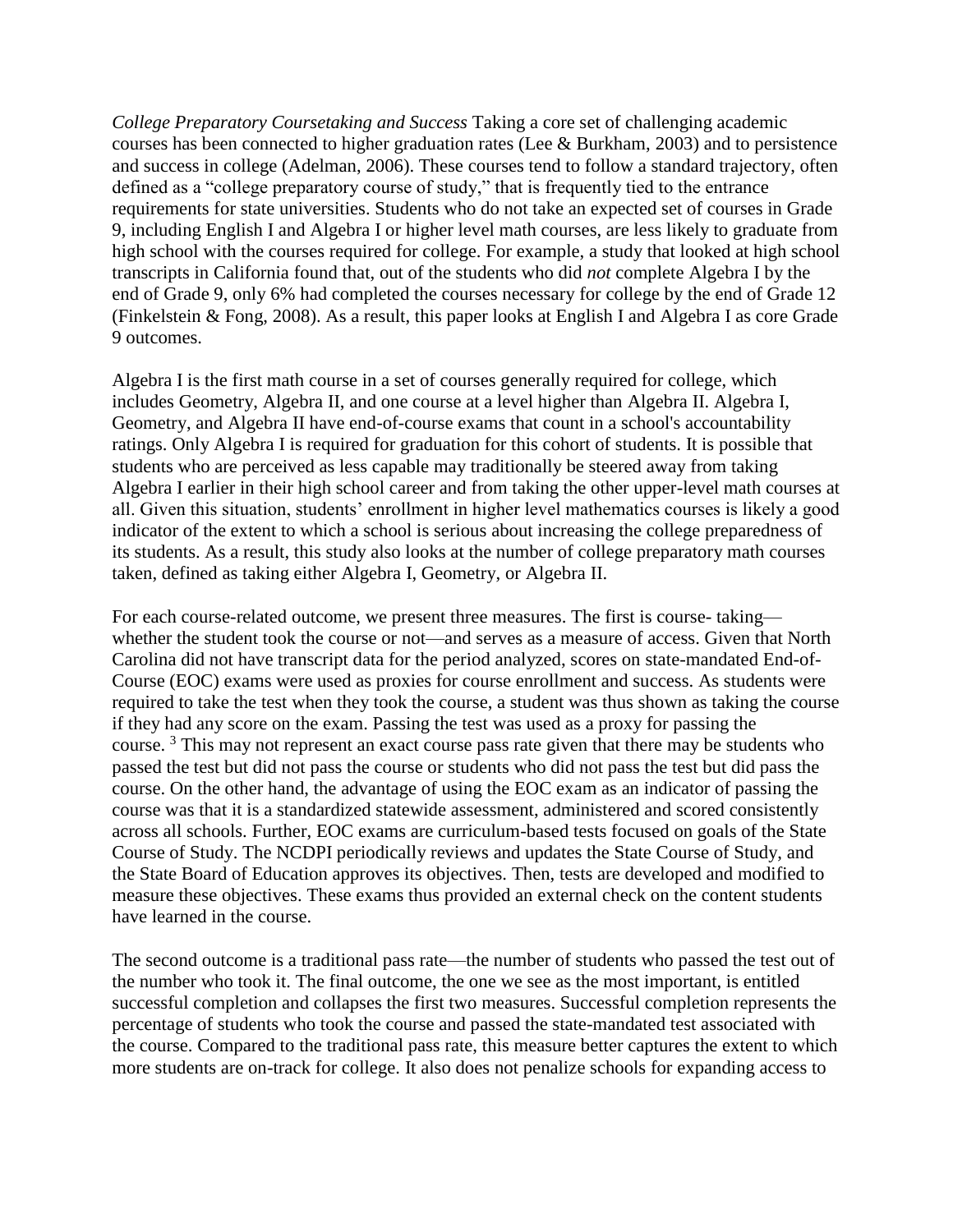courses, because one way schools can artificially inflate their test scores is to restrict the types of students taking specific courses to only those who are most prepared.

The sample for these outcome measures includes students who were enrolled in school or had dropped out in the current or previous academic year(s) as well as those who were retained in the ninth grade. We include students who dropped out in this sample because the primary goal is to identify the proportion of students who are academically on-track for college—students who have dropped out can thus be seen as being off-track for college. Students who were missing in the ninth-grade data collection were excluded from these analyses (81 students did not have any ninth-grade data in the academic, school membership, or dropout files).

*Attendance* Student attendance has been positively associated with progress in school (Lee & Burkham, 2003); changes in student attendance are therefore seen as a reliable indicator of students' likelihood of remaining in school. Each school reports the number of days students are absent from school to the NCDPI. Excluded from the analyses are any students with missing attendance data: students who were missing entirely from the ninth-grade data files, students who had dropped out (three students), and students who were enrolled but did not have attendance data (50 enrolled students had missing ninth-grade attendance data).

*Student Behavior* Positive school behavior has been shown to be positively correlated with high school graduation (House,1993; Lan & Lanthier, 2003; Lee & Burkham, 2003). The primary behavior-related outcome in this report is suspensions. Schools reported students who had been suspended out of school—either short term or long term. If students had been suspended more than once, each suspension was reported individually. For these analyses, we looked at the percentage of students who had been suspended at least once. The sample for these analyses excludes students who were missing all ninth-grade data or had dropped out in the analysis year. It also excludes a total of 76 students who applied to the early college for the 2005–2006 school year, a year for which we do not have suspension data.

*Aspirations* Early colleges are supposed to encourage more students to consider the possibility of postsecondary education. Therefore, we would expect that treatment group students would have a higher level of aspiration toward college than control group students. As an indicator of students' college aspirations, we look at students' plans to attend a 4-year college as measured in a survey that accompanies each EOC test in North Carolina. The survey also asked if students were planning to attend a 2-year college; however, we did not include this in the postsecondary aspirations because the treatment students were already enrolled as community college students, resulting in a comparison that would be somewhat skewed. These analyses include the same subset of students as the attendance analysis, which excludes students who are missing and those who dropped out. It also excludes those students with missing values on the aspirations variable (72 enrolled students were missing aspirations data).

In addition to the outcome variables listed, the study used demographic data collected through student applications to the early colleges and by the NCDPI as covariates, including gender, race/ethnicity, free or reduced-price lunch status, disability status, English Language Learner status, and the educational level of the parents. These data were also used to identify students for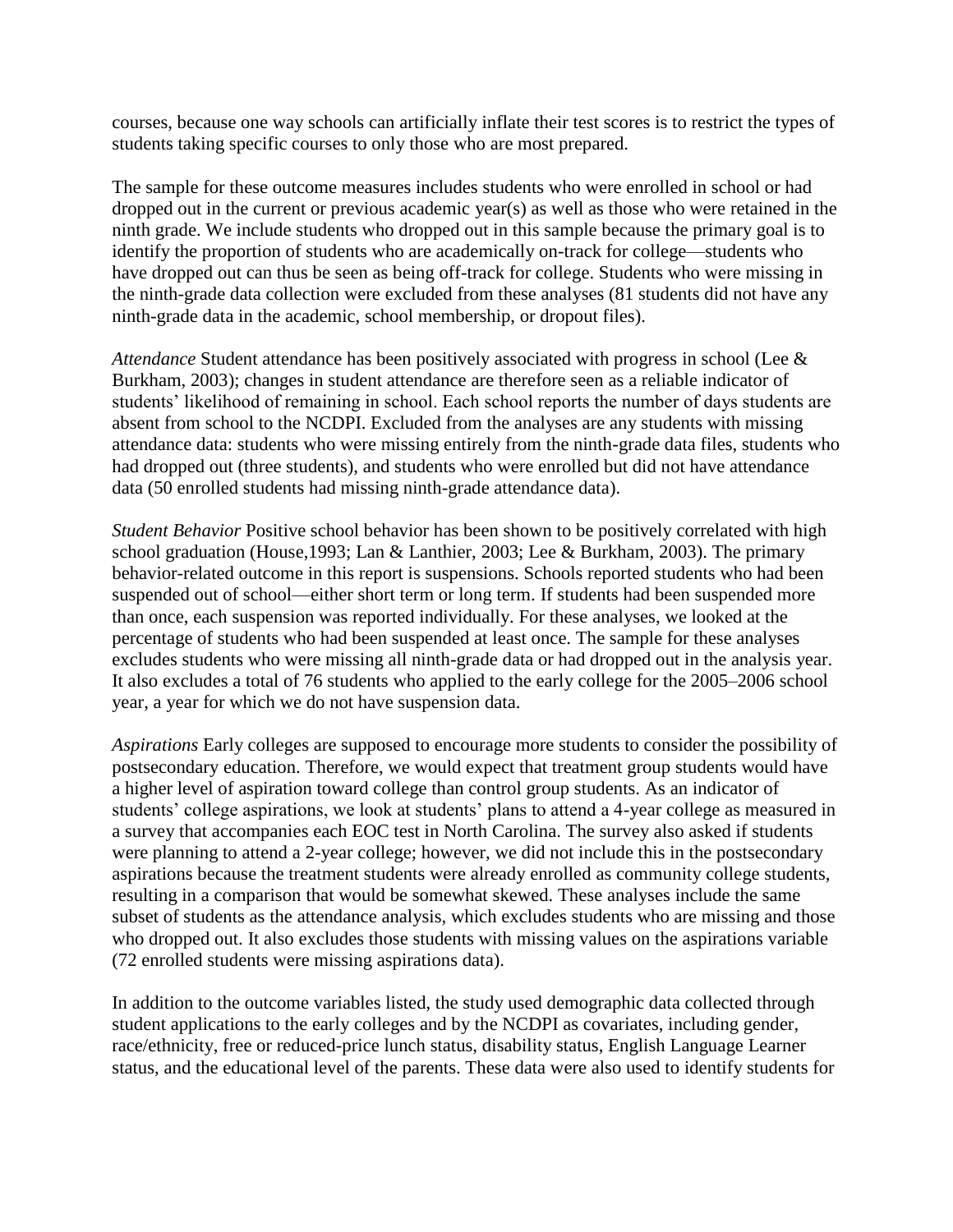the subgroup analyses; the subgroups are based on the initiative's target population and are listed next.

- *Underrepresented minority.* Students in this subgroup include those who are members of minority groups underrepresented in college. This includes students who identify themselves as African American/Black, Hispanic/Latino, and Native American/American Indian. Students who identify themselves as White, Asian, or Multiracial are considered to be non-minority because they are not underrepresented in college in North Carolina.
- *Low-income*. Students in this category are those students who were identified as being eligible for free or reduced-price lunch in eighth grade. Because high school students are less likely to sign up for free lunch than younger students (Riddle, 2011), we keep the eighth-grade low-income designation throughout a student's high school career.
- *First generation*. Students whose parents had only a high school diploma or less at the time the student applied to the early college were considered first generation. Any student who had at least one parent with some postsecondary education was not considered first generation.

With all subgroup analyses, sites with 1 or 0 students in either the treatment or control group were excluded from the analyses.

#### **Analyses**

This study examined whether students in the early college perform better than their control group peers on core outcomes including coursetaking and success, behavior, and aspirations. This paper reports experimental estimates of the average effect of lottery assignment to an early college (an ITT analysis) and an instrumental variables extension of these estimates to represent the average effect of attending an early college (local average treatment effect [LATE]). The primary impact estimates were obtained from the following multivariate linear regression model, which was customized for each outcome measure as needed:

$$
Y_{ij} = \sum_{b=1}^{B} \beta_b T_{ij} I_{ij}^b + \sum_{k=1}^{K} \beta_{k+H} X_{ij}^K + \sum_{b=1}^{B-1} \beta_{k+H+b} I_{ij}^b + \varepsilon_{ij},\tag{1}
$$

where

 $Y_{ij}$  = outcome of interest for student *i* in randomization block *j*, <sup>4</sup>  $\beta_b$  = ITT impact estimate for the b<sup>th</sup> randomization block or site,

 $T_{ij}$  = treatment status indicator which equals one if student *i* in block *j* was randomly **assigned to enroll in the early college and zero otherwise,**

 $I^b$  *ij* = indicator variable for the b<sup>th</sup> randomization block (b = 1, 2,…,B). It is set to one for **student** *i* **if**  $b = j$  (i.e., student *i* is in the b<sup>th</sup>randomization block) and to zero otherwise.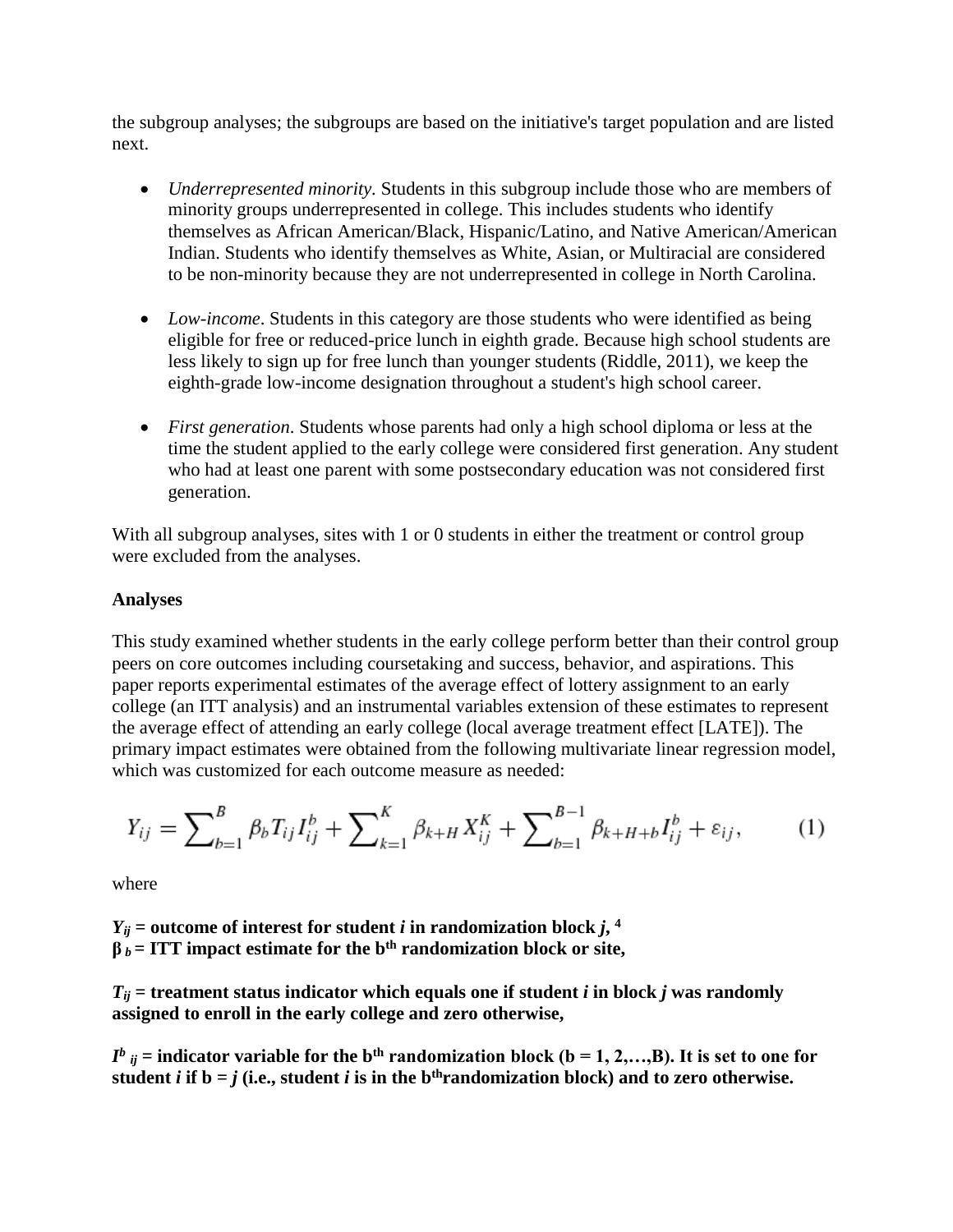$\beta_{k+H}$  = association between the k<sup>th</sup> student covariate and the outcome  $X^k$  *ij* = k<sup>th</sup> (k = 1,2,..., K) student-level baseline covariate, such as gender, race/ethnicity, **age, free or reduced price lunch status, and passing reading and math state tests in the eighth grade;**

### **β** *<sup>K</sup>***+***H***+***<sup>b</sup>* **= fixed effect for the bthrandomization block or site; and**

#### $\epsilon_{ij}$  = usual error term for student *i* in randomization block *j*.

The analytic model in Equation 1 is designed to reflect the sampling and randomization scheme that was employed for this study. Specifically, applicants to each early college high school form a block and within each block, students were randomized to the treatment and control conditions. Each school (or block) is represented in the analysis via a block indicator  $(I^b_{ij})$  in the model. Thus, the model accounts for school differences via the block indicators. Furthermore, within each randomization block, a treatment effect is estimated via the Treatment  $\times$  Block interaction terms  $(T_{ij}I^b{}_{ij})$ . We have included the fixed Treatment  $\times$  Block interaction terms rather than a random effect for the treatment indicator to reflect the purposive sampling of schools that were selected for the study. Note that if schools had been selected at random from a defined population and we were seeking to generalize the results of the study to such a broad population, we would have used a random treatment effect model, but with this purposive sample, the use of the fixed Treatment  $\times$  Block interaction terms is appropriate (Raudenbush, Martinez,  $\&$ Spybrook, 2007; Schochet, 2008a). This analytic strategy is consistent with those employed by large-scale Institute of Education Sciences-funded studies that utilized a similar randomization design (Bernstein, Dun Rappaport, Olsho, Hunt, & Levin, 2009; Constantine et al., 2009; Gleason, Clark, Tuttle, & Dwyer, 2010) as well as with a recently published study that examined the impact of New York City's small schools efforts (Bloom, Thompson, & Unterman, 2010).

In Equation 1, the treatment indicator in the Treatment  $\times$  Block interactions ( $T_{ij}$ ) captures the original random assignment status of students; thus, the resulting school- or block-specific effects  $(\beta_b)$  represents the ITT effect of the early college for students in the randomization block (or site) *b*, which is the primary effect of interest for this study. We calculate an overall ITT impact estimate by averaging these block-specific effects, weighting them proportionally to the total number of students (treatment and control) in each block. This ensures that the resulting impact estimate pertains to the average student who applied to enroll in an early college and went through the lottery. In addition, we conducted several sensitivity and specification tests including (a) using a logistic regression model instead of the linear probability model for binary outcome measures, (b) excluding sites with a severe (greater than 3:1) treatment-control imbalance, (c) using an alternate weighting scheme (weighting site-specific impact estimates by the inverse of the variance of the site-level impact), and (d) excluding sites with five or fewer students in either the treatment or control groups.<sup>5</sup> None of these tests yield results substantively different from those yielded by the primary analytic strategy just described.

As previously mentioned, this study primarily uses an ITT analysis coupled with a treatment-onthe-treated analysis. ITT is an analysis approach, used commonly in medical studies (Hollis & Campbell, 1999) and applied increasingly to education policy studies (Institute of Education Sciences, 2005), that keeps all study participants in the group to which they were originally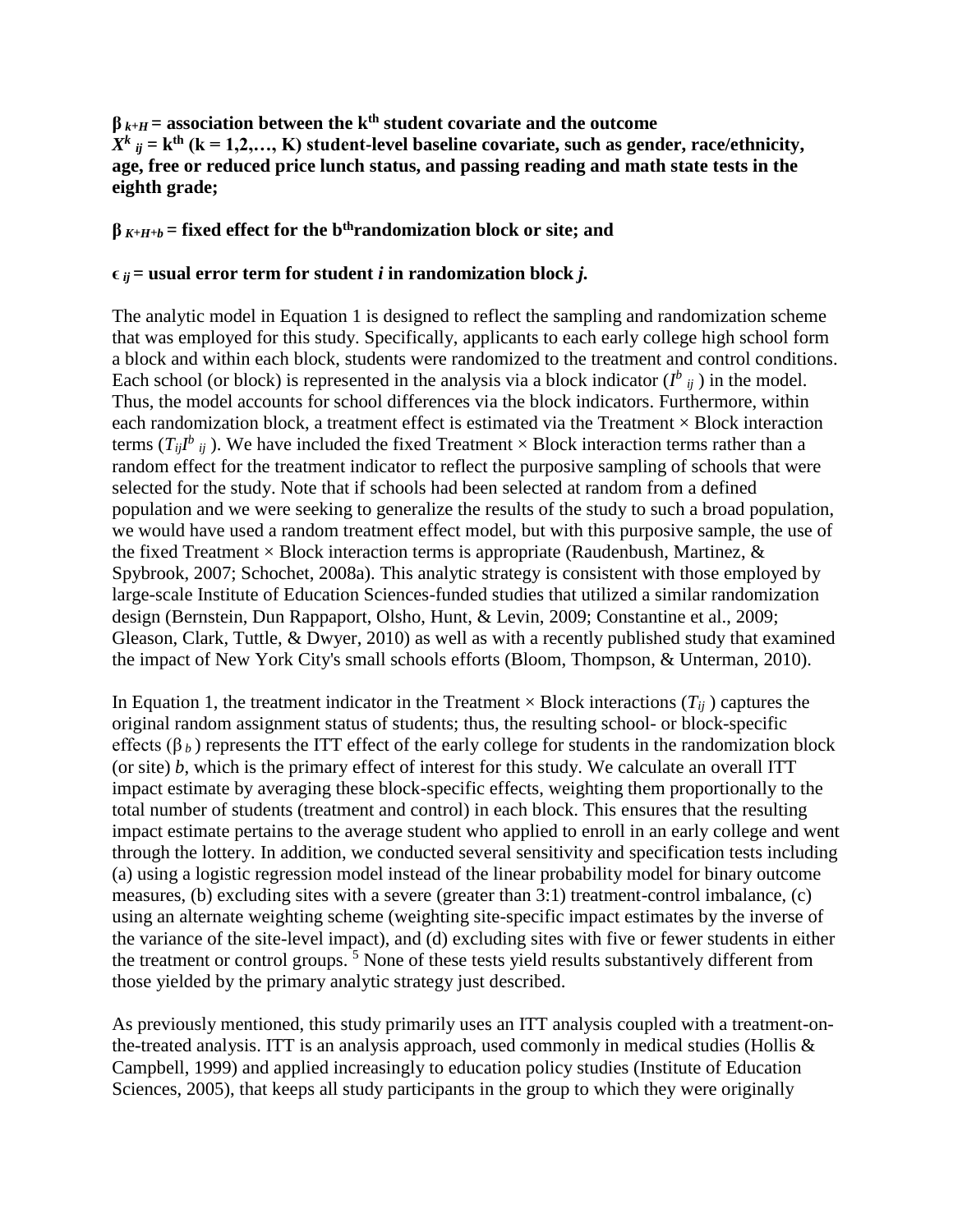assigned, regardless of whether participants actually received the entire intervention. This analysis preserves the integrity of the original random assignment (Hollis & Campbell, 1999). In this study, any students initially assigned to the early college were included in the treatment group, even if they changed their mind and did not go (no-shows) or if they later left the school (transfers) after being enrolled there for some time. In addition, students who were initially identified as being in the control group remained in the control group for analysis purposes, even if they later attended the early college for any reason (crossovers). If we were not doing an ITT analysis, no-shows would be counted in the control group and crossovers would be included in the treatment group. This would distort the balance of the original treatment and control groups produced by random assignment if these students were systematically different from those who remained in the original group to which they had been assigned (compliers).

Although the ITT approach provides the most policy-relevant impact estimate, it does ignore noshows and crossovers and may consequently understate the impact of the early college on those who ended up participating in the intervention (Hollis & Campbell, 1999). To address this, we also calculated the treatment-on-the-treated or LATE estimates, which are calculated by dividing the ITT impact estimates by the factor (1-r-c) where r is the no-show rate and c is the crossover rate (Angrist, Imbens, & Rubin, 1996; Gennetian, Morris, Bos, & Bloom, 2005). With this approach, we operate under several assumptions: (a) that the impact of the early college is zero for the no-shows, (b) that the impact on crossovers is the same as if they had been originally assigned to the treatment group, and (c) that crossovers would have attended the early college if they had been assigned to it and that no-shows would not have attended if they were not assigned. The ITT estimate is adjusted as appropriate for each outcome. For example, for the non-math coursetaking outcomes, the proportion of no-shows  $<sup>6</sup>$  was .118, whereas the proportion</sup> of crossovers was .026. As a result, to obtain the LATE estimates for these outcomes, the ITT impact estimates are divided by the total compliance rate, which is  $[1 - (.118 + .026)] = 0.856$ (see Table 3).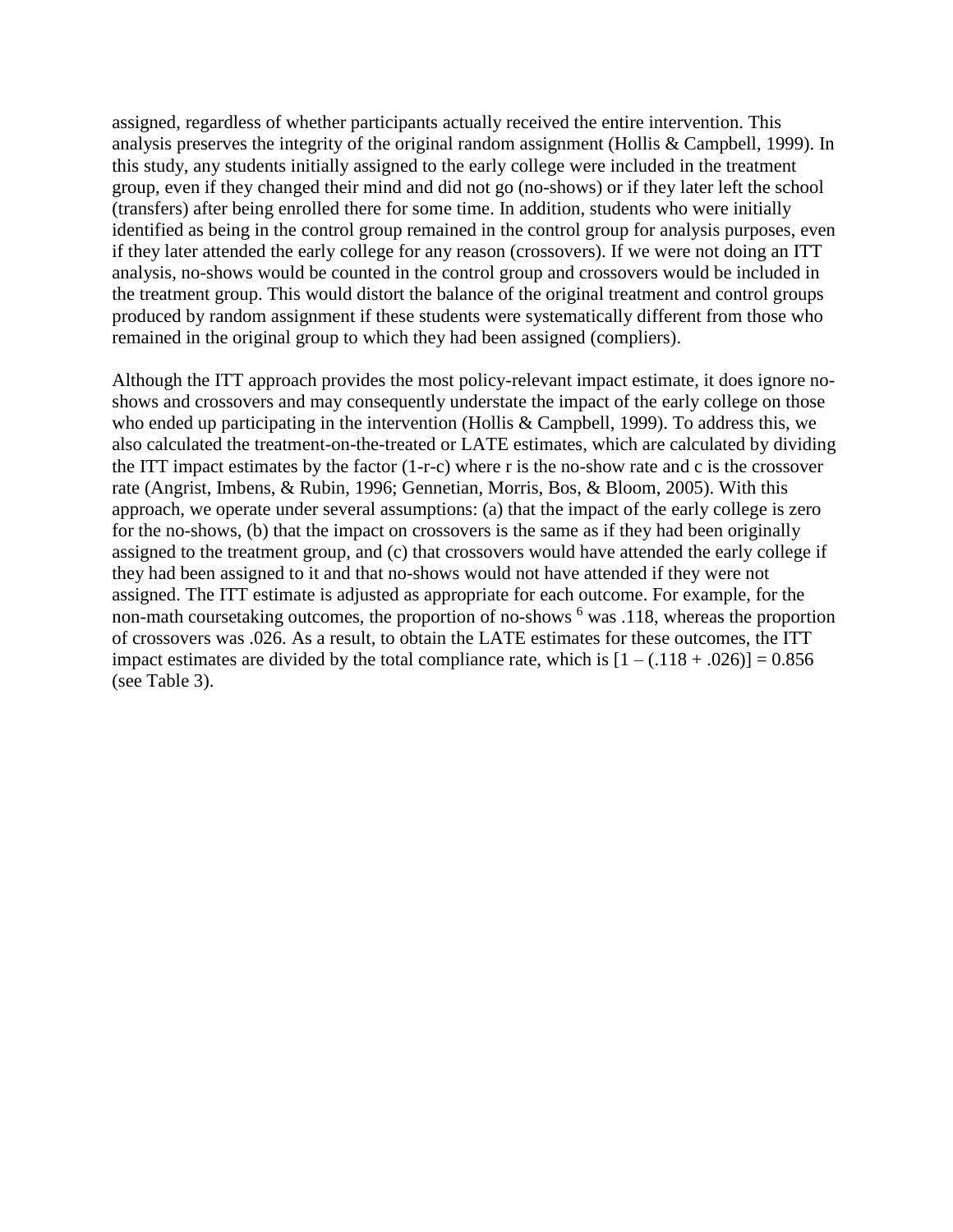|                                                  |          | Adjusted Impact  | Group Means <sup>a</sup> |                  |         |
|--------------------------------------------------|----------|------------------|--------------------------|------------------|---------|
| <b>Outcomes</b>                                  | Estimate | $\boldsymbol{p}$ | LATE<br>Adjustment       | Early<br>College | Control |
| Algebra I <sup>b</sup>                           |          |                  |                          |                  |         |
| % Take-up                                        | 9.7      | $-.001*$         | 10.5                     | 90.4             | 80.8    |
| % Pass (takers)                                  | $-1.7$   | .38              | $-1.8$                   | 83.9             | 85.6    |
| % Successful completion                          | 5.5      | $.008*$          | 5.9                      | 74.6             | 69.1    |
| College prep. math courses                       |          |                  |                          |                  |         |
| % At least one course take-up                    | 9.7      | $-.001*$         | 10.5                     | 91.8             | 82.2    |
| % At least two courses take-up                   | 8.1      | $-.001*$         | 8.8                      | 34.2             | 26.1    |
| % At least one course success                    | 6.1      | $.002*$          | 6.6                      | 76.5             | 70.4    |
| % At least two courses success                   | 3.6      | $.012*$          | 3.9                      | 28.7             | 25.1    |
| English I <sup>c</sup>                           |          |                  |                          |                  |         |
| % Take-up                                        | 1.8      | .041             | 2.0                      | 96.5             | 94.7    |
| % Pass (takers)                                  | 1.9      | .215             | 2.0                      | 90.0             | 88.2    |
| % Successful completion                          | 3.1      | .057             | 3.4                      | 86.6             | 83.5    |
| Attitudinal and behavioral outcomes <sup>d</sup> |          |                  |                          |                  |         |
| Absences (days)                                  | $-1.3$   | $-.001*$         | $-1.4$                   | 5.0              | 6.3     |
| % Suspended at least once                        | $-6.0$   | $-.001*$         | $-6.5$                   | 7.1              | 13.1    |
| % Planning to attend 4-year college              | 2.3      | .34              | 2.5                      | 71.8             | 69.5    |

Table 3. Grade 9 outcomes: Adjusted impact estimates, LATE adjustment, and group means

*Note.* LATE  $=$  local average treatment effect.

<sup>a</sup>The reported control group mean is the unadjusted average outcome in the control group while the reported treatment group mean equals the control mean plus the adjusted impact estimate.<sup>b</sup>Early college,  $N = 738$ ; control,  $N = 577$ . Early college,  $N = 919$ ; control,  $N = 688$ . <sup>d</sup>Early college,  $N =$ 918; control,  $N = 686$ .

\*Statistically significant estimates at the .05 level after the Benjamini–Hochberg multiple comparisons correction is applied.

We adjust for multiple comparisons for all core outcomes using the Benjamini– Hochberg multiple comparisons correction (Benjamini & Hochberg, 1985). This correction is carried out separately within the two outcome domains (academic, and attitudinal and behavioral) and it is only applied to analyses conducted with the full analytic sample. We do not apply the multiple comparisons correction to the subgroup analyses as we did not have any a priori hypotheses regarding whether the effect of the early college was larger or smaller on a particular subgroup of students. Hence, we consider subgroup analyses as exploratory; these types of analyses are generally not subject to multiple comparisons considerations (Schochet, 2008b).

#### **RESULTS**

Results are divided into two primary categories: academic outcomes, including college preparatory coursetaking and success; and attitudinal and behavioral outcomes, which include attendance, suspensions, and college aspirations. The estimated impact for each outcome was also analyzed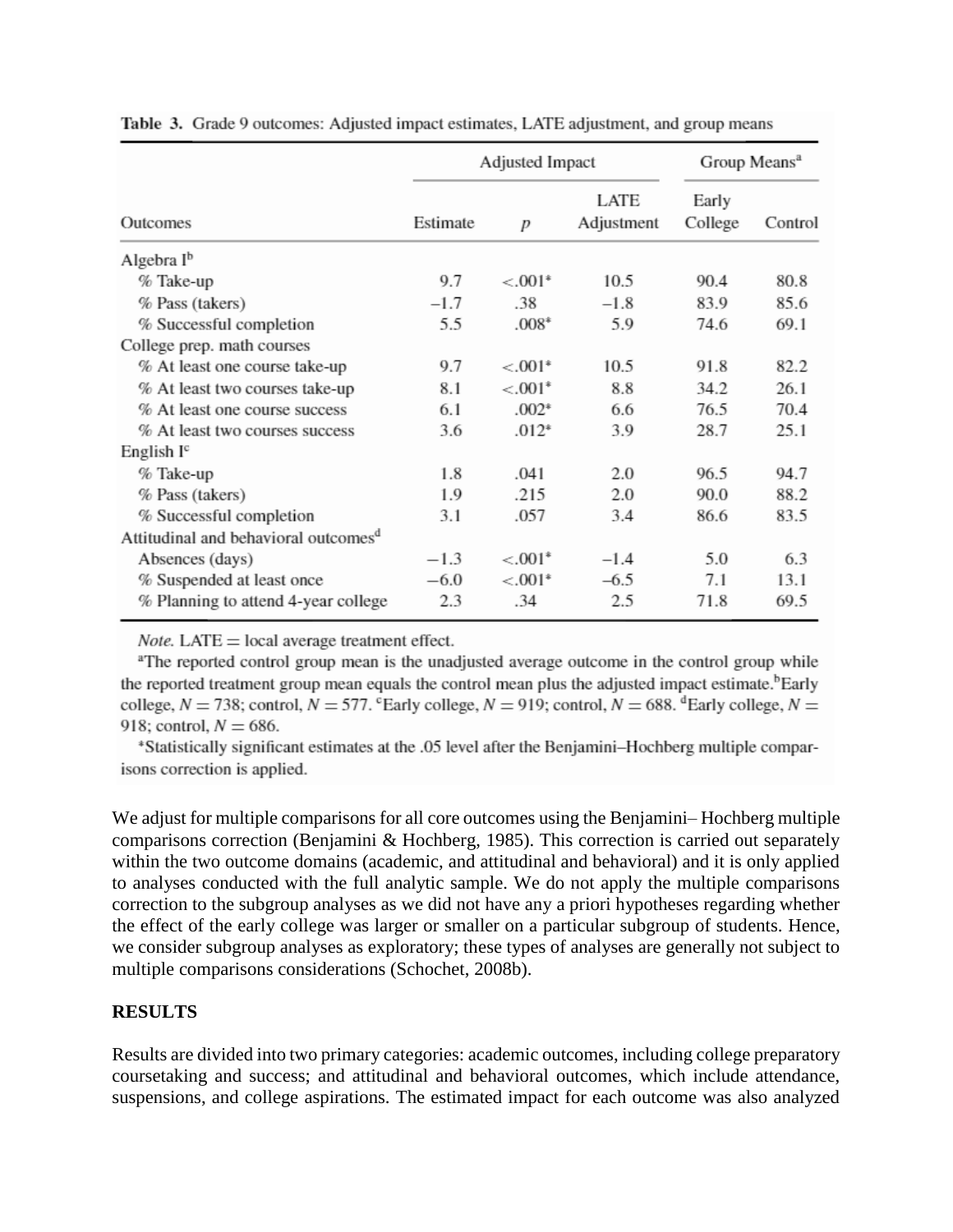by the early college target population subgroups of minority status, first-generation college attendee, and low-income students.

### **Academic Outcomes**

An analysis of performance in the core Grade 9 courses of Algebra I and English I shows that the model had a 10 percentage point impact on coursetaking in Algebra I and a 5.5 percentage point impact on success in Algebra I. However, there was no statistically significant impact on pass rates. The table also shows similar size impacts on students' taking and progressing in at least one or two core college preparatory math courses, with all outcomes statistically significant. For all the math courses, the impact was greatest on the coursetaking outcomes. For English I, there were no differences that were significant after adjusting for multiple comparisons.

As described under the measures section, Table 3 shows three different course-related outcomes for the treatment and control groups. The first outcome is the percentage of students taking the course; this percentage is calculated based on the full sample of ninth graders (excluding missing students). The second outcome under each subject area is based on the percentage of students taking and passing the state-mandated standardized test that is required for the subject. The final outcome is what we call "successful completion." This percentage is calculated based on the number of students who took and passed the test from the entire sample of ninth graders (i.e., including those who did not take the test, and by definition could have not passed the test). This final mean—successful completion—encompasses both coursetaking and pass rates on the associated EOC exam. Statistically significant estimates at the .05 level after the Benjamini– Hochberg multiple comparisons correction (Benjamini & Hochberg, 1985) are shown with an asterisk. The third column includes the LATE estimates. We also present the group means unadjusted means for the control group and adjusted means for the treatment group (i.e., the control group means plus the adjusted impact estimates for the treatment group)—for each outcome as those reflect the proportion of each group attaining the given outcome. Unadjusted means for the treatment and control groups are presented in the appendix.

# **Attitudinal and Behavioral Outcomes**

As we have reported elsewhere (Edmunds, Willse, Arshavsky & Dallas, 2012), results show that the early college reduced the suspension rate by 6 percentage points and resulted in a drop in absences of 1.3 days, both statistically significant. There was no statistically significant difference, however, in students' college-going aspirations. Included in Table 3 are the adjusted impacts and adjusted means for three outcomes that occurred in Grade 9: the number of absences, the percentage of students in each group who had been suspended at least once during Grade 9, and the percentage who were planning to attend a 4-year college. The unadjusted means for these outcomes are presented in the appendix.

# **Subgroup Analyses**

To test whether these results differ by subgroup, we conducted exploratory analyses for each of the subgroups following the same procedures as for the entire study sample. Table 4 shows the adjusted impacts for members of the core target populations of the early college: Students who are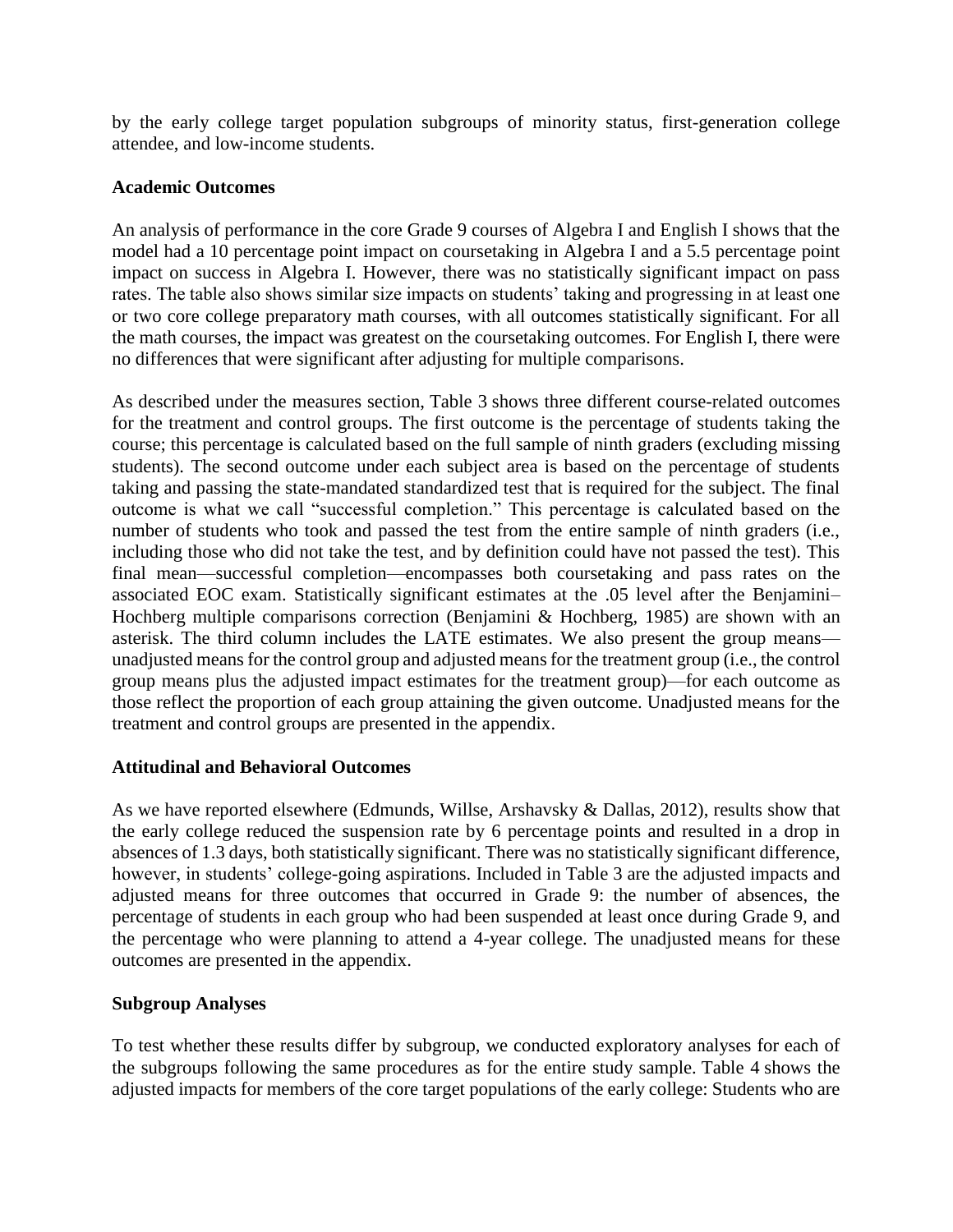members of minority groups underrepresented in college (African American, Native American, and Hispanic), students who are first-generation college-goers, and students who are eligible for free or reduced-price lunch. For most outcomes, the adjusted impacts are positive, with many of these outcomes statistically significant. In particular, the highest number of statistically significant impacts was found for first-generation college-goers. The one negative impact is in Algebra I pass rates, although this difference is not statistically significant.

|                                                 | Underrepresented<br>Minority <sup>a</sup> |                  |        | <b>First Generation</b><br>College-Goers <sup>b</sup> |        | Free and Reduced-<br>Price Eligible <sup>c</sup> |  |
|-------------------------------------------------|-------------------------------------------|------------------|--------|-------------------------------------------------------|--------|--------------------------------------------------|--|
| Outcomes                                        | Impact                                    | $\boldsymbol{p}$ | Impact | $\boldsymbol{p}$                                      | Impact | $\boldsymbol{p}$                                 |  |
| Algebra I                                       |                                           |                  |        |                                                       |        |                                                  |  |
| % Take-up                                       | 7.9                                       | $.010*$          | 11.0   | $-.001*$                                              | 12.3   | $-.001*$                                         |  |
| % Pass (takers)                                 | $-4.3$                                    | .259             | $-1.9$ | .577                                                  | $-1.9$ | .549                                             |  |
| % Successful completion                         | 3.0                                       | .443             | 4.3    | .211                                                  | 6.8    | $.034*$                                          |  |
| College prep. math courses                      |                                           |                  |        |                                                       |        |                                                  |  |
| % At least one course take-up                   | 7.8                                       | $.008*$          | 11.0   | $-.001*$                                              | 11.4   | $-.001*$                                         |  |
| % At least two courses take-up                  | 6.7                                       | $.001*$          | 15.4   | $< 0.01*$                                             | 12.3   | $-.001*$                                         |  |
| % At least one course<br>successful completion  | 3.6                                       | .346             | 5.2    | .12                                                   | 6.9    | $.027*$                                          |  |
| % At least two courses<br>successful completion | 1.2                                       | .491             | 9.1    | $-.001*$                                              | 6.8    | $-.001*$                                         |  |
| English I                                       |                                           |                  |        |                                                       |        |                                                  |  |
| % Take-up                                       | 2.1                                       | .201             | 4.0    | $.016*$                                               | 2.6    | $.037*$                                          |  |
| % Pass (takers)                                 | 5.3                                       | .136             | 2.8    | .322                                                  | 2.2    | .392                                             |  |
| % Successful completion                         | 6.9                                       | .054             | 5.4    | .077                                                  | 4.0    | .136                                             |  |
| <b>Additional outcomes</b>                      |                                           |                  |        |                                                       |        |                                                  |  |
| Absences (days)                                 | $-1.1$                                    | .08              | $-1.2$ | .071                                                  | $-1.8$ | $.004*$                                          |  |
| Suspensions (% suspended<br>at least once)      | $-5.8$                                    | $.034*$          | $-7.4$ | $.001*$                                               | $-5.7$ | $.015*$                                          |  |
| % Planning to attend 4-year<br>college          | 5.0                                       | .204             | 1.0    | .805                                                  | 5.0    | .176                                             |  |

Table 4. Core outcomes: Adjusted impact estimates, by subgroup

 $n_a = 567$ ,  $n_b = 637$ ,  $n_b = 772$ .

\*Statistically significant  $p$  values at the usual 0.05 level.

Bloom and Michalopoulos (2010) argued that estimating the impact of an intervention or program for a specific subgroup (e.g., minority students) is not sufficient; they recommended that such an impact should be compared to the estimated impact for the corresponding subgroup (e.g., nonminority students) to test for differential impacts. We thus conducted pairwise comparisons between the estimated impacts previously summarized for the three subgroup characteristics. In particular, for each outcome measure, we calculated the difference in the estimated impacts for underrepresented versus not underrepresented, first-generation collegebound versus not first-generation college bound, and free or reduced-price lunch eligible versus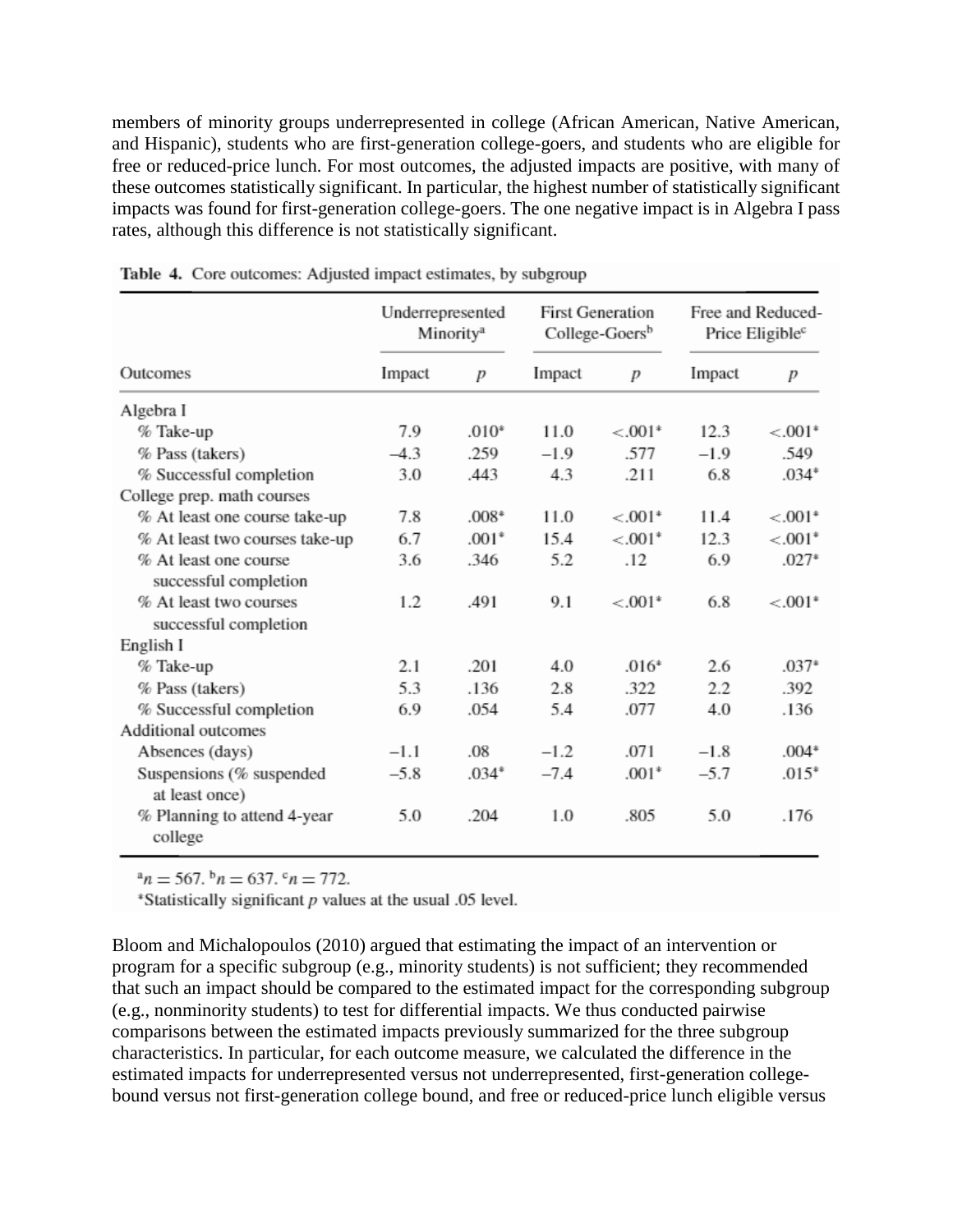ineligible students and tested whether these differences were statistically significant. <sup>7</sup> Table 5 presents the corresponding results, very few of which were statistically significant. The statistically significant findings were in math-related outcomes for first-generation and for lowincome students. This suggests that the model had a greater impact on math outcomes for these populations than for students who were not members of these populations.

|                                         | Differences in the Impact Estimates for |                  |                                                         |         |                                                                                  |                  |
|-----------------------------------------|-----------------------------------------|------------------|---------------------------------------------------------|---------|----------------------------------------------------------------------------------|------------------|
|                                         | Minority vs.<br>Nonminority             |                  | First-Gen.<br>College vs.<br>Not First-<br>Gen. College |         | Free or<br>Reduced-<br>Price Lunch<br>vs. Not Free<br>or Reduced-<br>Price Lunch |                  |
|                                         | Diff.                                   | $\boldsymbol{p}$ | Diff.                                                   | p       | Diff.                                                                            | $\boldsymbol{p}$ |
| English I                               |                                         |                  |                                                         |         |                                                                                  |                  |
| % Take-up                               | 0.3                                     | .884             | 4.0                                                     | .039    | 2.4                                                                              | .138             |
| % Pass (takers)                         | 4.8                                     | .213             | 2.0                                                     | .552    | 0.4                                                                              | .909             |
| % Progress                              | 5.1                                     | .199             | 4.6                                                     | .197    | 2.3                                                                              | .486             |
| Algebra I                               |                                         |                  |                                                         |         |                                                                                  |                  |
| % Take-up                               | $-3.2$                                  | .366             | 3.3                                                     | .302    | 4.7                                                                              | .133             |
| % Pass (takers)                         | $-3.6$                                  | .405             | $-2.2$                                                  | .597    | $-0.5$                                                                           | .891             |
| % Progress                              | $-4.1$                                  | .368             | $-2.7$                                                  | .538    | 2.1                                                                              | .612             |
| College prep. math coursetaking         |                                         |                  |                                                         |         |                                                                                  |                  |
| % At least one course take-up           | $-2.9$                                  | .388             | 3.3%                                                    | .278    | 3.1                                                                              | .304             |
| % At least two courses take-up          | $-2.1$                                  | .439             | $11.6*$                                                 | $-.001$ | $6.5*$                                                                           | .012             |
| % At least one course progress          | $-3.8$                                  | .397             | $-2.1%$                                                 | .629    | 1.6                                                                              | .693             |
| % At least two courses progress         | $-3.7$                                  | .152             | $8.6*$                                                  | .004    | 5                                                                                | .054             |
| Attitudinal and behavioral outcomes     |                                         |                  |                                                         |         |                                                                                  |                  |
| Absences (days)                         | 0.2                                     | .792             | 0.2                                                     | .828    | $-0.8$                                                                           | .229             |
| Suspensions (% suspended at least once) | 0.6                                     | .854             | $-2.2$                                                  | .465    | 0.2                                                                              | .941             |
| % Planning to attend 4-year college     | 4.5                                     | .367             | $-2.9$                                                  | .563    | 5.3                                                                              | .288             |

| Table 5. Core outcomes—Comparison of subgroup impacts—Grade 9 |  |  |  |  |  |  |  |
|---------------------------------------------------------------|--|--|--|--|--|--|--|
|---------------------------------------------------------------|--|--|--|--|--|--|--|

*Note.* Gen = generation;  $Diff = difference$ .

\*Statistically significant  $p$  values at the usual .05 level are noted with an asterisk.

#### **DISCUSSION**

Results from this experimental study show that the Early College High School model is expanding the college preparatory pipeline, in terms of increasing the number of students on track for college. For purposes of this study, being on-track for college in Grade 9 can be seen as taking and successfully completing English I and a mathematics course at the level of Algebra I or higher. Early college students were statistically significantly more likely to have taken and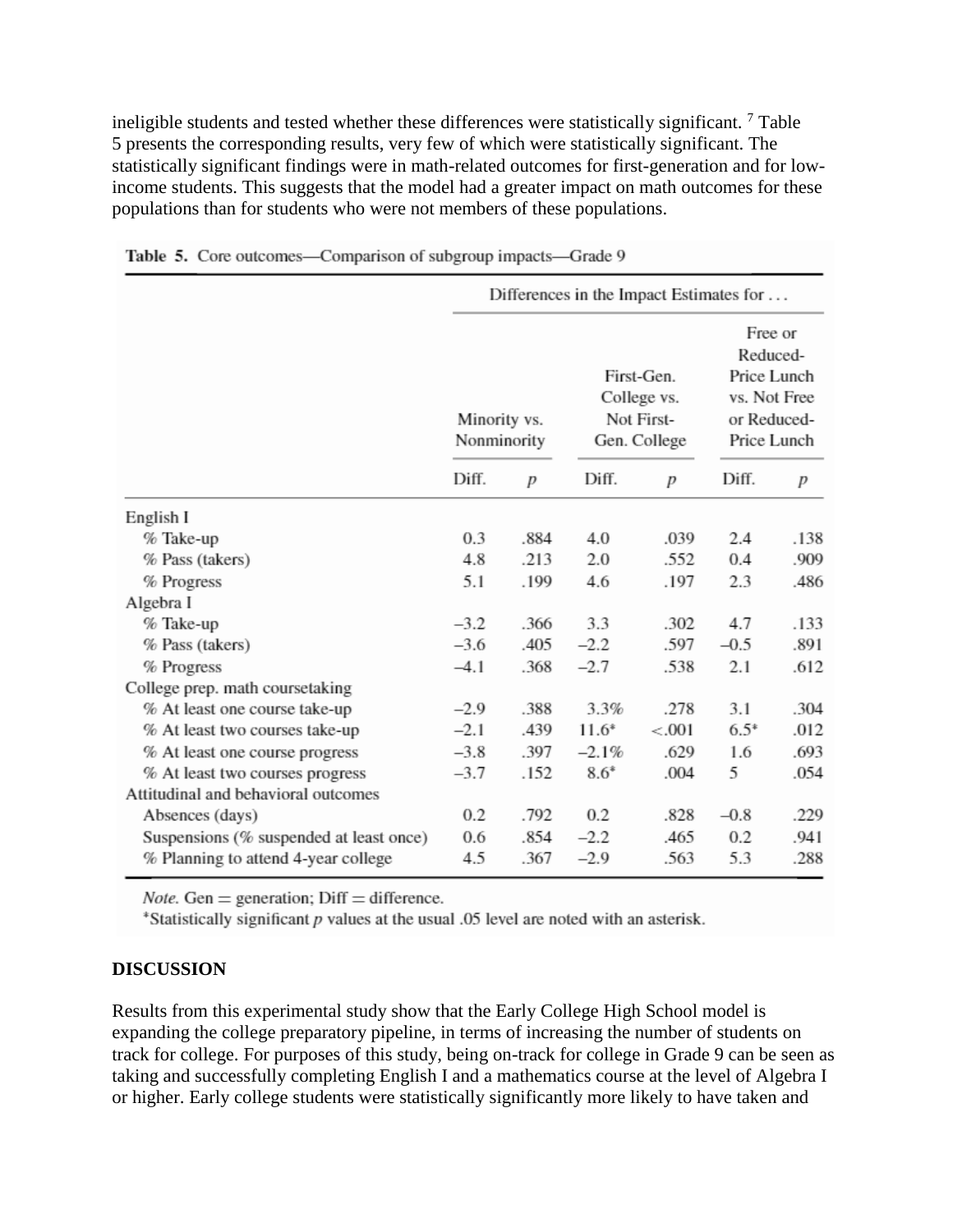successfully completed core college preparatory mathematics courses. There was no statistically significant difference in English.

When a student takes and completes a course such as Algebra I in ninth grade, that student is more likely to graduate from high school with the courses needed for college entry. For example, an analysis of California's coursetaking patterns found that 40% of students who took Algebra I (or higher) in ninth grade completed the courses needed for college; this was compared to only 6% of the students who had not taken Algebra I in ninth grade (Finkelstein & Fong, 2008). The model's larger impact in mathematics, as compared to English, appears to be resulting from the difference in coursetaking expectations in the early college and the standard coursetaking expectations in North Carolina public schools. In North Carolina, 96% of ninth graders take English I, whereas only 70% take Algebra I or higher. In the early college, there are very limited course options with almost all students required to follow an honors-level college preparatory course of study. This is borne out by the over 90% college preparatory math coursetaking rate in the early colleges (only one early college in our sample had any enrolled ninth graders not taking Algebra I or higher). In contrast, the high school mathematics curriculum in traditional high schools is often seen as being used to sort students into different tracks of study, such as general math, prealgebra, and college preparatory math including Algebra I and Geometry (Gamoran & Hannigan, 2000).

It is possible that traditional high schools could get the same impact on coursetaking results if they enrolled more students in Algebra I courses. Our data show, however, that this is not happening currently. In our control sample, approximately one fifth of the students had not taken any college preparatory math course by the end of Grade 9, compared to about 6% of the early college students (see the appendix for the unadjusted means). Although this study is not collecting data on why traditional high schools might not offer Algebra I for more students, we do have data from another study we have conducted on the impact of high school reform models on students' mathematics and science coursetaking. These data indicate that the traditional high schools tend to place students into ninth-grade math courses other than Algebra I because they believe that these students would benefit from taking an additional mathematics course prior to taking Algebra I in 10th grade or later (Arshavsky, Edmunds, Miller, & Corritore, 2011; Edmunds & Arshavsky, 2011).

Consistent with studies that have suggested that all students benefit from exposure to more rigorous courses (Burris, Welner, Wiley, & Murphy, 2008; Gamoran & Hannigan, 2000), there have been efforts to mandate core college preparatory courses for all students. Recent studies have indicated that these efforts have met with mixed success. For example, a study of Chicago's efforts to mandate Algebra I and English I for all ninth graders (Allensworth, Nomi, Montgomery, & Lee, 2009) found an increase in coursetaking and credits earned in both subjects. There were no adverse consequences for increased English I enrollment; however, increased Algebra I enrollment was accompanied by an increase in course failures and a decline in attendance. The policy had no impact on standardized achievement test scores in either reading or math and no perceived impact on long-term outcomes.

Similar to the Chicago study, our study found some positive impacts on coursetaking and successful course completion. Our study's 5.5 percentage point impact on Algebra I course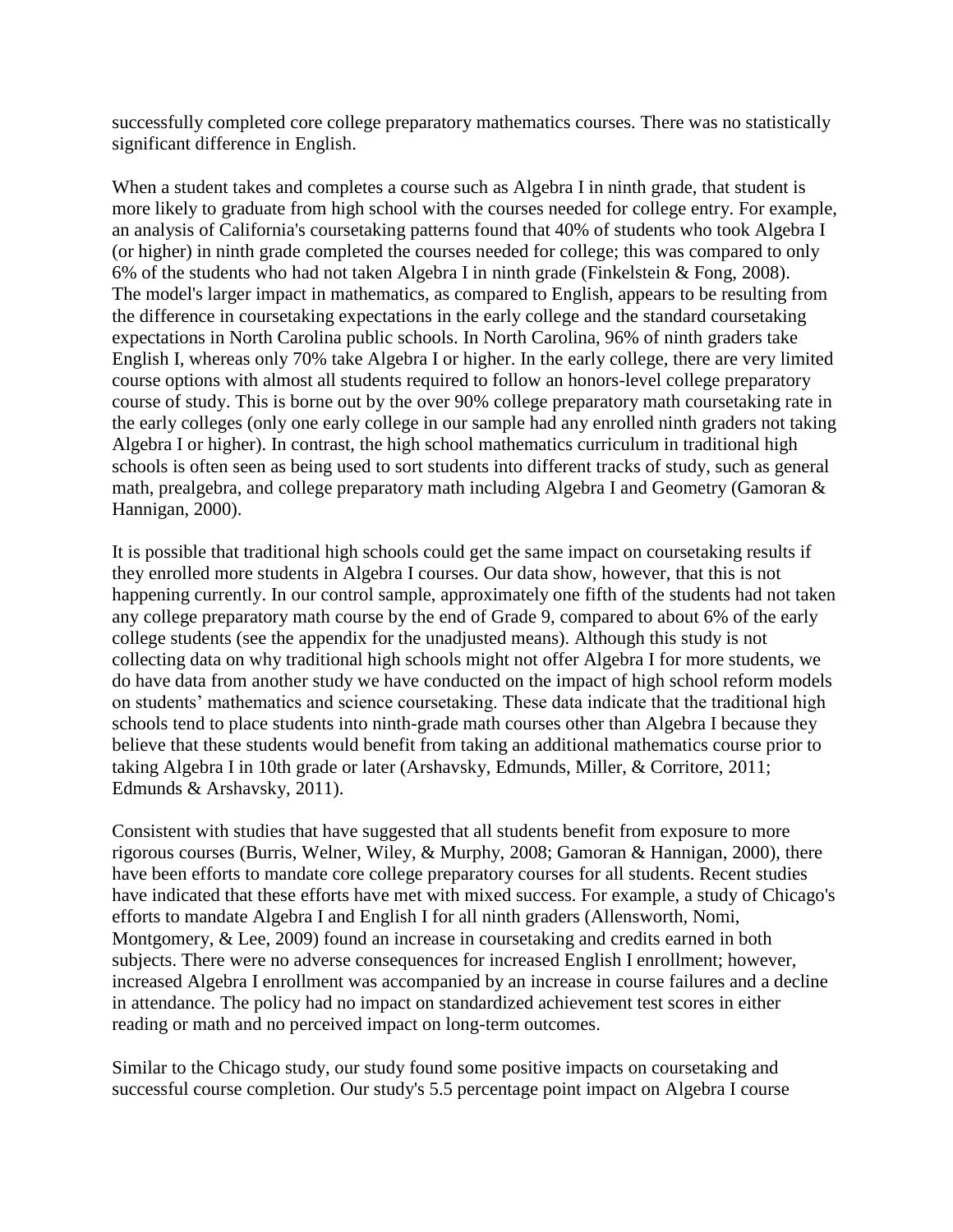completion was higher than in the Chicago study, which found impacts on Algebra I credits earned of 1.0 percentage points for average performers and –0.4 percentage points for high performers. Our English findings were lower, on the other hand. The Chicago study found impacts of 11.7 and –3.2 percentage points on English I credits earned for average and high performers respectively. These differences in results appear to be driven primarily by the baseline curriculum expectations between the two settings. As we previously noted, almost all ninth graders in North Carolina take English I, compared to only 64% of Chicago's ninth graders prior to the policy change (Allensworth et al., 2009).

Contrary to the Chicago findings, we actually found no difference in pass rates in either English I or Algebra I. As a reminder, our study uses pass rates on state-mandated and standardized EOC exams as a proxy for passing the test, which allows our findings to be unaffected by any teacher bias in grading. In both Algebra I and English I, the EOC exam pass rates for early college students were not significantly different from the pass rates for the control group. <sup>8</sup>

Why do our results differ from the Chicago findings when both interventions essentially mandated a core college preparatory curriculum? One possible explanation is that the Chicago intervention changed only the coursetaking requirements for students, whereas early colleges changed the coursetaking requirements as part of a more comprehensive school reform effort focused on preparing all students for college. As the Chicago study authors argue in their conclusion, "Getting the content and structure of courses right is just the first step. Real improvements in learning require strategies that get students feeling excited about learning, attending school and classes regularly, and working hard in whatever course they are taking" (Allensworth et al., 2009, p. 384). Their recommendation is consistent with other studies which have suggested that, for students to be successful in more rigorous courses, they need additional academic and social support (Lee & Smith, 1999; Swanson, Mehan, & Hubbard, 1995).

Early colleges thus changed the coursetaking expectations for students at the same time as they were attempting to implement the model's other design principles, such as changing instructional strategies, improving relationships, providing more academic support, and implementing a more collegial and professional working environment for the staff. As part of our study, we examined whether early colleges did in fact reflect a different school environment for students. As described in more depth elsewhere (Edmunds, Willse, Arshavsky & Dallas, 2012), we administered surveys on students' attitudes and experiences to both treatment and control students and analyzed the results using the same analytic procedures described in this article. Early college ninth graders reported more positive school experiences than control students on all of the dimensions we examined. In particular, early college students reported more rigorous instruction (impact  $9 = 0.53$  *SDs*), more relevant instruction (impact  $= 0.42$  *SDs*), higher academic expectations (impact = 0.68 *SD*s), better relationships (impact = 0.37*SD*s), and more frequent and varied types of support (impact = 1.12 *SD*s) than students in the control group. All of these effects were statistically significant at  $p \leq .001$ . We also conducted site visits to all participating early colleges. <sup>10</sup> In interviews, early college students reported that teachers worked hard to ensure that every student understood the content. Similarly, staff members commented that they saw it as their job to ensure that all students will be ready for college, regardless of where the students started. Students also reported being in an environment where academic work was valued and hard work was expected. We theorize that the different environment of the early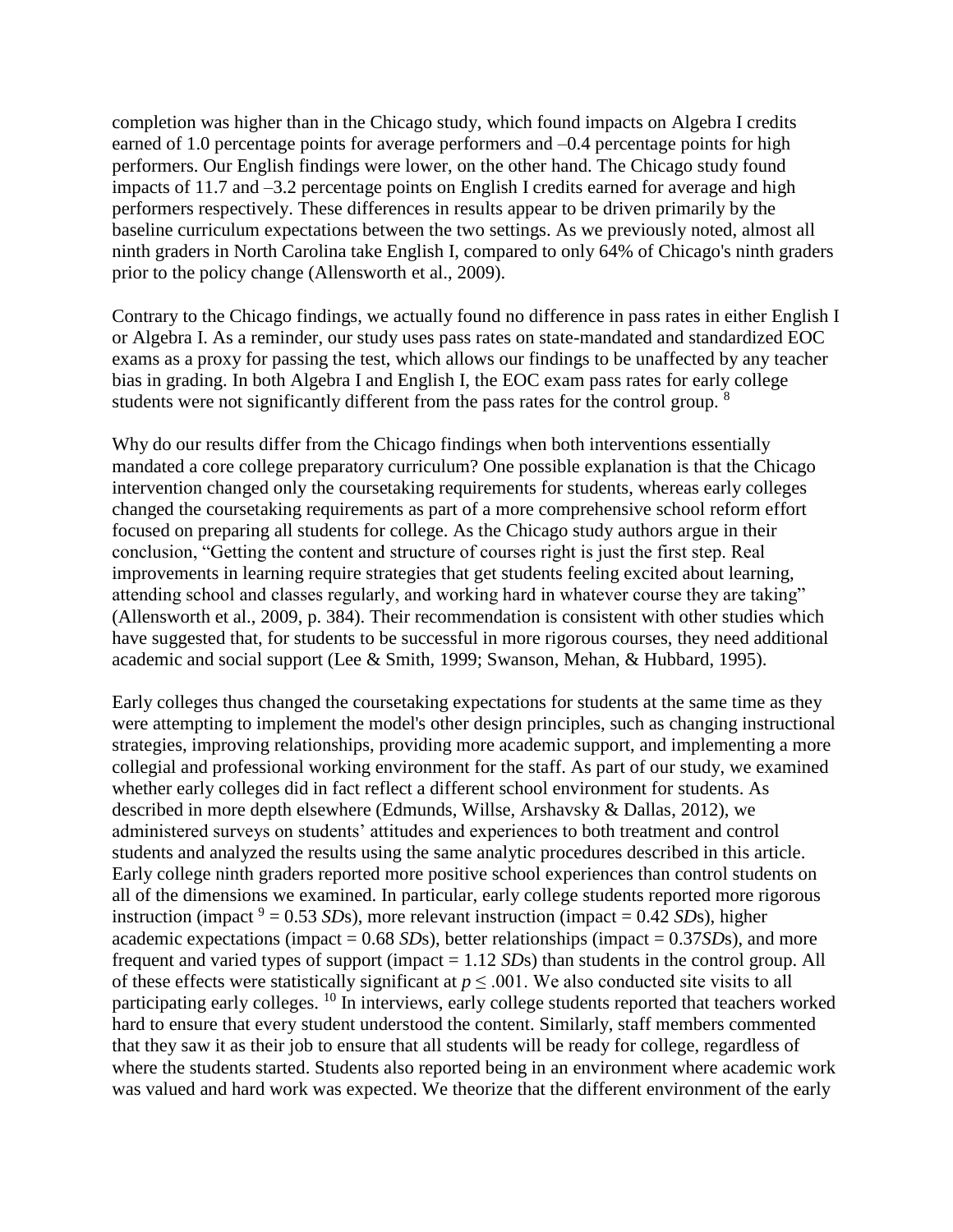college is contributing to some of the differences in impacts we find between our work and the work of Chicago.

Although coursetaking and student achievement are critical outcomes, behavioral outcomes are equally important, with suspensions and absences both associated with increases in students' dropping out of school (Arcia, 2006; Finn, 1989). Our study has shown that the early college has led to students being absent 1.3 fewer days of school. This is in contrast to the Chicago study, where the change in coursetaking requirements resulted in an average increase in absences of 1.6 days. In addition, the early college suspension rate was cut approximately in half. As previously postulated, we believe that these positive impacts occur because of other aspects of the early college design. Data collected from interviews suggest some specific mechanisms through which the early college model might be obtaining these behavioral outcomes. In particular, schools used their small size to create intentional structures designed to build relationships with students. Students frequently commented on how the teachers know a tremendous amount about students' lives; students even joked that the teachers know too much about them. Teachers also commented on how they were aware of what was happening in students' lives and knew when something was not going well. In an environment such as this, a teacher may be more willing to understand why a student is being more disruptive than normal. In contrast, in larger schools, where teachers have responsibility for more than 100 students daily, teachers may not have the time or emotional energy to determine why a student is misbehaving in class; it might be easier to simply suspend the student. The potential influence of positive relationships is consistent with research that found that schools with high expectations and/or supportive environments all had lower suspension rates than schools that had low expectations and low support. For example, schools with supportive environments had a suspension rate for African American students of 9 percentage points lower than schools with low expectations and support (Gregory, Cornell, & Fan, 2011).

One unexpected finding is that there was no statistically significant difference in students' aspirations to attend a 4-year university. This may actually not be surprising given that other research has suggested that most high school students believe they are going to college (Venezia, Kirst, & Antonio, 2003). Another point to remember here is that early college students have the potential to earn a 2-year degree while still in high school. For some students, this may be sufficient postsecondary training for their career choice and thus they may not feel the need for additional postsecondary education.

Our analyses also show that the early college model is having a positive impact on students, with the treatment group outperforming the control group for all subgroups and virtually all outcomes; many of these impacts were statistically significant. When comparing outcomes for each subgroup (e.g., the impacts for minority vs. the impacts for nonminority), the results are not as clear. Some impacts appear to be higher for the targeted populations (as compared to students who are not members of the target population), whereas other impacts appear to be lower for the targeted populations. We hope that future analyses will provide a clearer picture.

# **LIMITATIONS**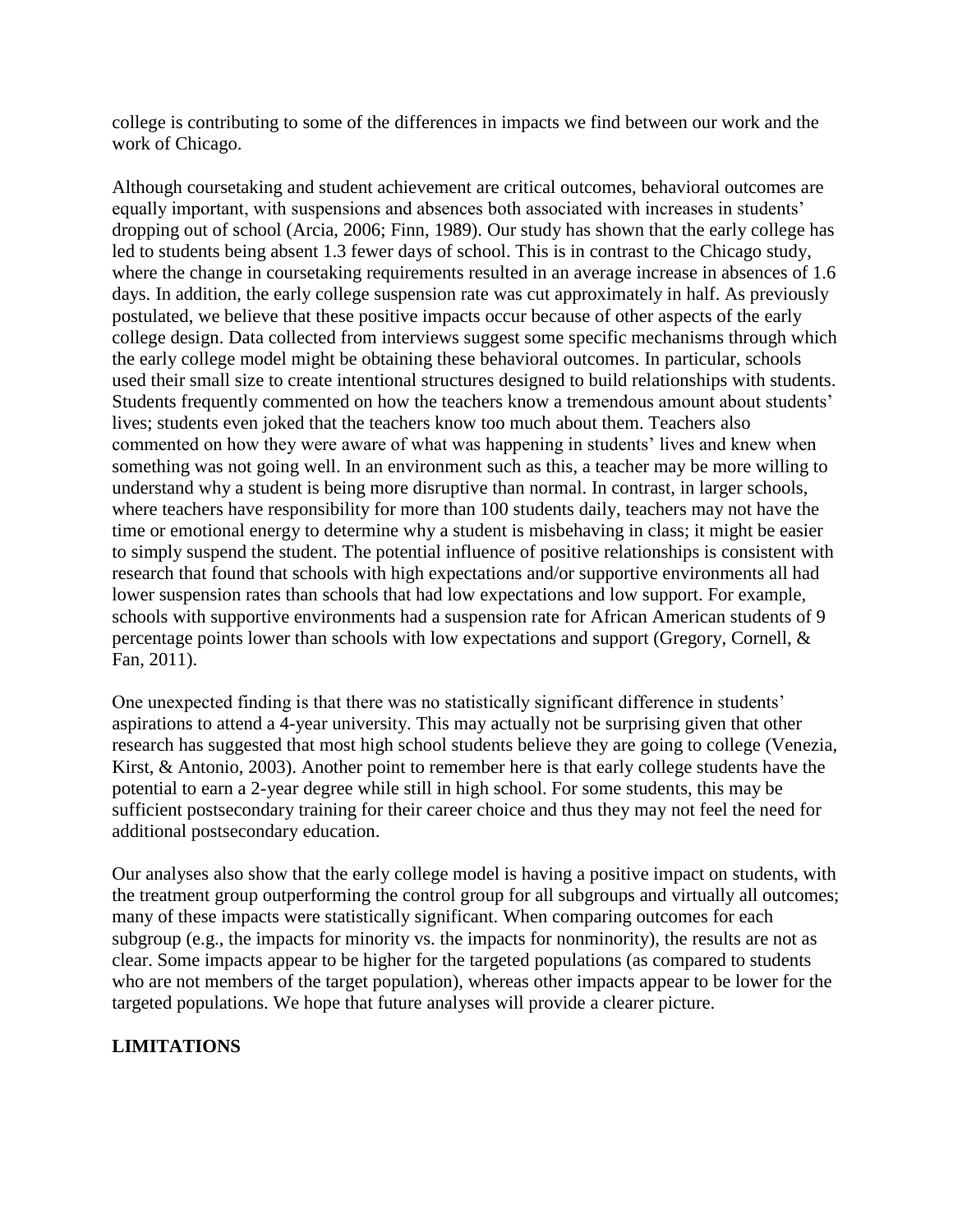Despite the advantages of a randomized controlled trial, this study does have limitations that need to be considered. The first limitation is one of external validity, that is, that our sample may not be representative of all early college high schools in that schools had to meet two conditions to participate: (a) they had to have more applicants than slots, which ruled out most schools in very small districts, and (b) they had to be willing to use a lottery. Our site visits to schools participating in the study and to other schools around the state suggest that the schools in our study do not differ systematically in any way, but this has not been confirmed with empirical data.

Second, students had to apply to the early college. Therefore, the study's results only apply to students who had sufficient interest, motivation, or family support to apply. These schools are thus similar to magnet or charter schools, which also involve student choice to attend. It is worth noting, however, that the experimental design ensures that the control group consists of students who were similarly motivated to apply. Nevertheless, the fact that it is a self-selected group of students could have accounted for some of the differences that we find between our study and the Chicago study.

The final limitation we identify has to do with the way in which the early college model was implemented in North Carolina. The early colleges in North Carolina were required to incorporate relatively well-defined program components. In addition, the NCNSP provided extensive professional development and support to these schools, which has resulted in overall high levels of implementation across the vast majority of schools in our study. In other settings, early colleges can be structured very differently, and the implementation may be different, which may lead to different results. A significant implication of this limitation is that the many groups seeking to replicate this promising model should carefully consider their program's components and how they will support those schools in implementing the components at a high level of fidelity.

# **CONCLUSION AND NEXT STEPS**

The early results from the Study of the Efficacy of North Carolina's Early College High School model show that this model is making substantial progress toward creating an environment where all students graduate from high school prepared for college and work. The data show that these schools are succeeding at significantly increasing the number of students who are on track for college. The schools are also creating environments that result in better attendance and fewer suspensions. Some of these effects are quite large.

As the study moves forward, we will be collecting information on the same outcomes for the upper grade levels. We will also be adding more schools and more students to the sample. Our future research should provide insight into strategies and approaches that schools and districts can use as they work toward realizing a vision of all students graduating from high school prepared for college and work.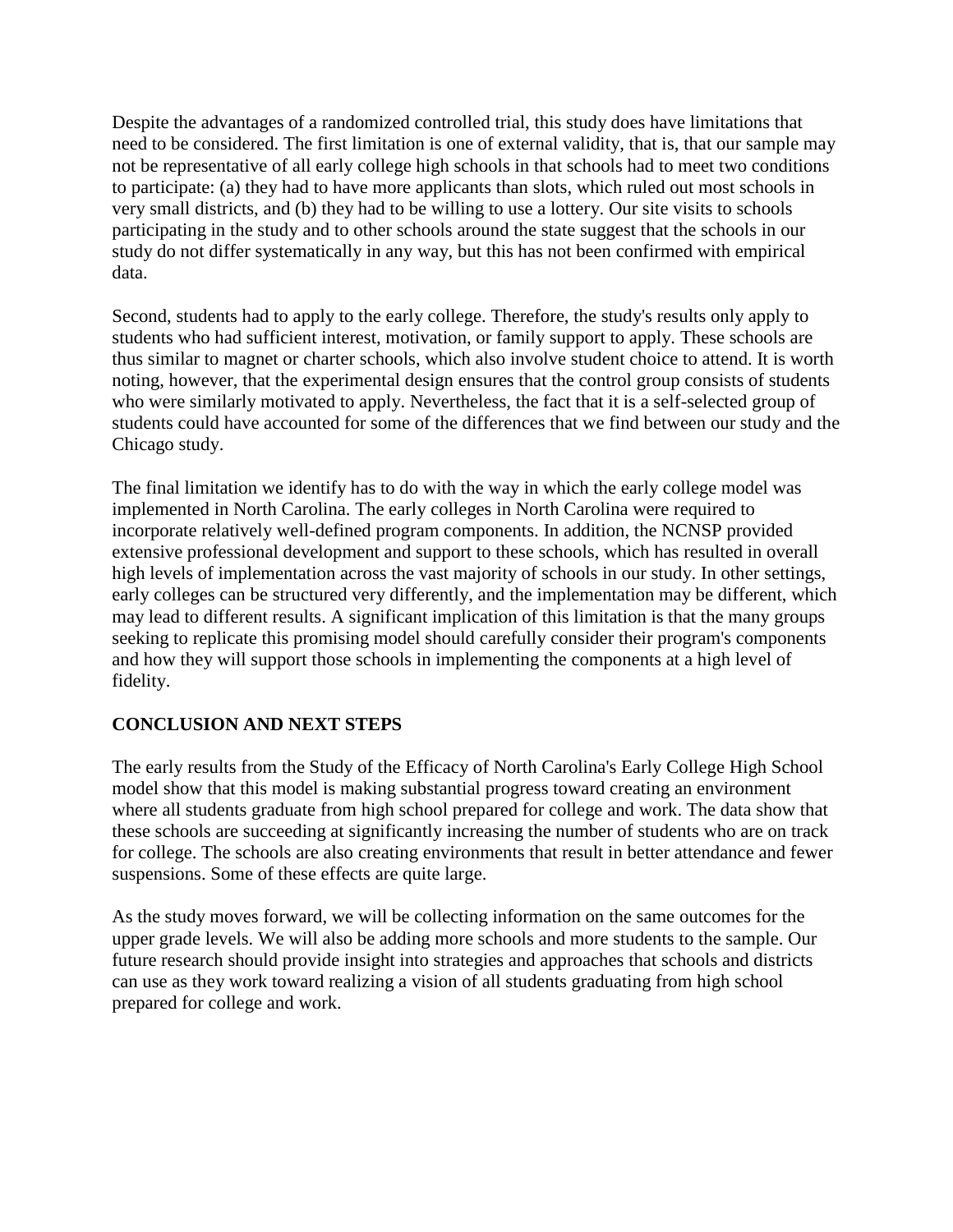### **APPENDIX**

|                                                  | <b>Unadjusted Means</b> |         |  |
|--------------------------------------------------|-------------------------|---------|--|
| Outcomes                                         | Treatment               | Control |  |
| Algebra I <sup>a</sup>                           |                         |         |  |
| % Take-up                                        | 93.9                    | 80.8    |  |
| % Pass (takers)                                  | 85.2                    | 85.6    |  |
| % Successful completion                          | 80.1                    | 69.1    |  |
| College prep. math courses                       |                         |         |  |
| %At least one course take-up                     | 95.0                    | 82.2    |  |
| %At least two courses take-up                    | 35.0                    | 26.1    |  |
| % At least one course success                    | 81.8                    | 70.4    |  |
| % At least two courses success                   | 29.6                    | 25.1    |  |
| English $I^b$                                    |                         |         |  |
| % Take-up                                        | 97.2                    | 94.7    |  |
| % Pass (takers)                                  | 90.5                    | 88.2    |  |
| % Successful completion                          | 87.9                    | 83.5    |  |
| Attitudinal and behavioral outcomes <sup>c</sup> |                         |         |  |
| Absences (days)                                  | 4.7                     | 6.3     |  |
| % Suspended at least once                        | 6.5                     | 13.1    |  |
| % Planning to attend 4-year college              | 73.4                    | 69.5    |  |

Table A1. Grade 9 outcomes: Unadjusted group means

<sup>a</sup>Treatment  $n = 738$ , control  $n = 577$ . <sup>b</sup>Treatment  $n = 919$ , control  $n = 688$ . <sup>c</sup>Treatment  $n = 918$ . Control  $n = 686$ .

# **ACKNOWLEDGMENTS**

This material is based upon work supported by the Institute of Education Sciences under grant number #R305R060022. Any opinions, findings, and conclusions or recommendations expressed in this publication are those of the authors and do not necessarily reflect the views of the Institute of Education Sciences.

#### **Notes**

Starting in 2010, NCNSP added the leadership design principle. Because this principle was added after the data for this study were collected, examining it was not part of our study design. Some schools repeated the random assignment procedure in multiple years, and thus supplied multiple cohorts of ninth-grade students to the overall sample.

The use of mandated EOC exams as a proxy for coursetaking is appropriate for most of the schools in our sample. There are two treatment schools and one control school (affiliated with one of these two treatment schools), however, that offered Integrated Math I, II, and III instead of the traditional Algebra I, Geometry, and Algebra II sequence. Students taking Integrated Math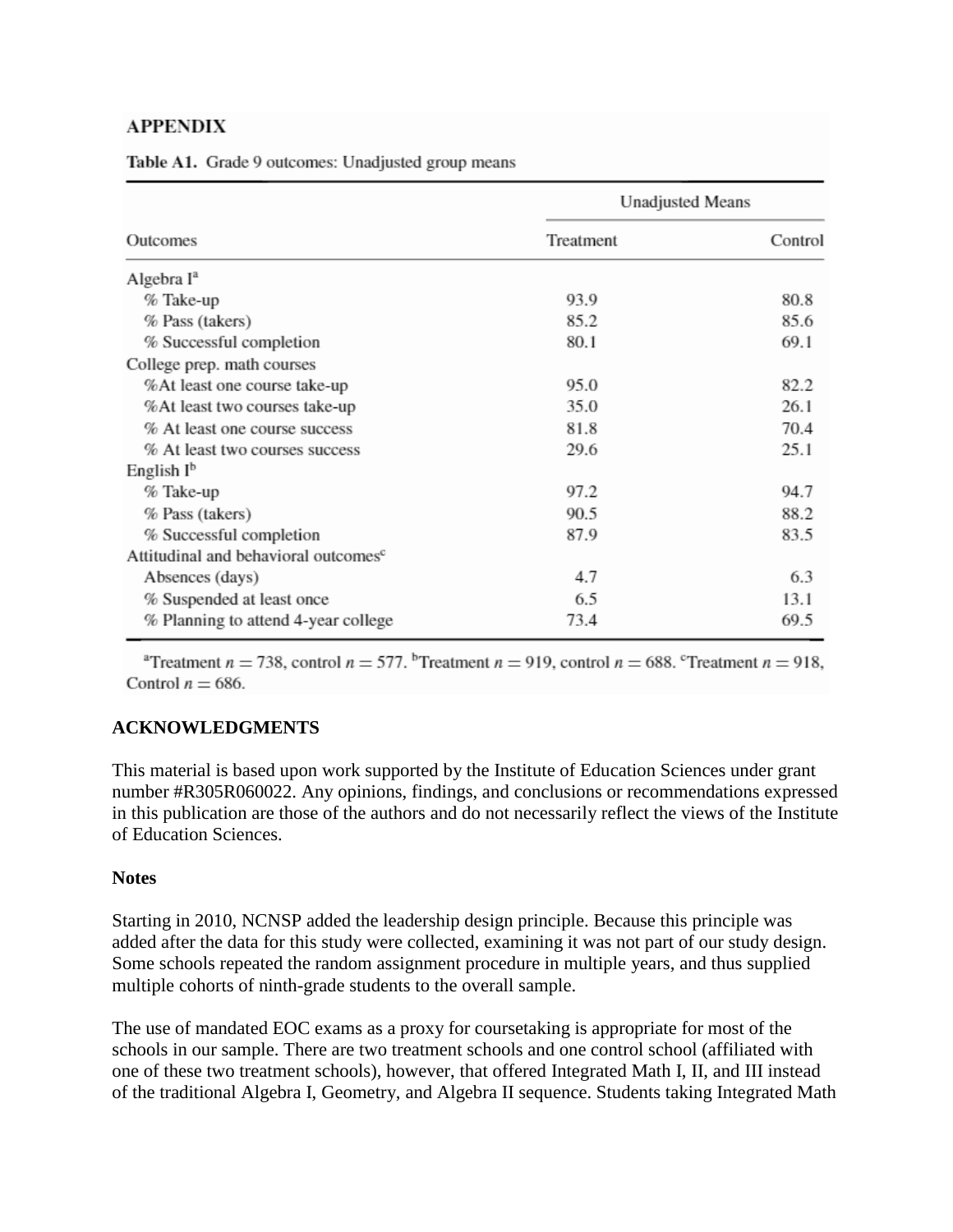take the Algebra I exam after the 2nd year and the Algebra II exam after the 3rd year; they do not take any Geometry exam. As a result, the math exams cannot be used as proxies for math coursetaking in these two sites. Therefore, the treatment and control students in these two sites are excluded from the math coursetaking analyses only. They are included for all other analyses.

We refer to the group of students who applied to enroll in an early college and were randomized to the treatment and control group as a "randomization block."

As all sites had 10 or more students in each group, this last sensitivity analysis was relevant only for specific outcomes and for the subgroup analyses. For brevity, results from these specification tests are not presented in this article, but they are available upon request.

No-shows only include those students who were assigned to the early college and did not enroll. It does not include students who attended the early college for any length of time and then transferred to another school.

It is important to note that such tests tend to have low statistical power.

This finding differs from earlier analyses we have reported where the treatment group had significantly higher enrollment in math courses accompanied by lower pass rates on the exams associated with those courses (citation pulled for review). These earlier analyses were conducted on a much smaller sample of only two schools and were primarily driven by one or two early college teachers with low performance in their classes. Because early colleges are very small, they often only have one teacher for each subject area; as a result, an individual teacher's performance can drive overall school results in a particular subject. As we have added more schools to our sample, the influence of any individual teacher on the overall outcomes of the model has been reduced. We believe the findings reported in this paper are thus more reflective of the impact of the model.

The effect sizes were Glass's  $\Delta$ , which is calculated by dividing the adjusted mean difference between groups by the standard deviation of the control group, an approach recommended when the variance for the treatment group differs from that of the control group (Lipsey  $\&$ Wilson, 2001).

Site visits to the control schools were beyond the scope of this study, especially given the fact that the control students were spread throughout all other high schools in the county in which the early college was located.

# **REFERENCES**

**1.** Adelman, C. 2006. *The toolbox revisited: Paths to degree completion from high school through college*, Washington, DC: U.S. Department of Education.

**2.** Allensworth, E., Nomi, T., Montgomery, N. and Lee, V. E. 2009. College preparatory curriculum for all: Academic consequences of requiring Algebra and English I for ninth graders in Chicago. *Educational Evaluation and Policy Analysis, 31*, : 367–391.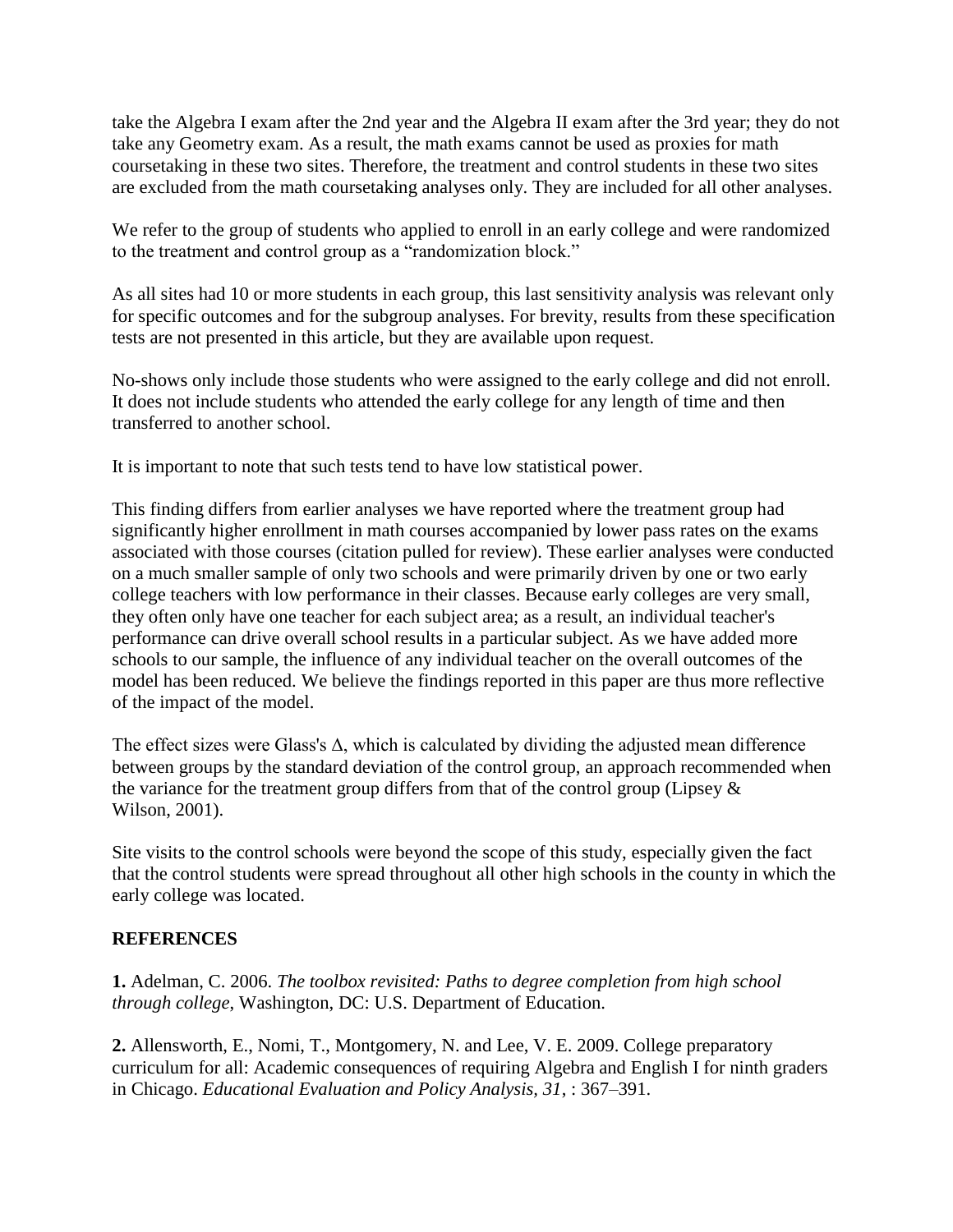**3.** American Diploma Project. 2004. *Ready or not: Creating a high school diploma that counts* Retrieved from Achieve website: [www.achieve.org/dstore.nsf/lookup/ADPreport/\\$file/ADPreport.pdf](http://www.achieve.org/dstore.nsf/lookup/ADPreport/$file/ADPreport.pdf)

**4.** American Institutes of Research & SRI International. 2005. *Early College High School Initiative evaluation year-end report: 2003–2004*, Washington, DC and Arlington, VA: Authors. **5.** American Institutes of Research & SRI International. 2009. *Six years and counting: The ECHSI matures*, Washington, DC and Arlington, VA: Authors.

**6.** Angrist, J., Imbens, G. and Rubin, D. 1996. Identification of causal effects using instrumental variables. *Journal of the American Statistical Association*, 91: 444–455. **7.** Arcia, E. 2006. Achievement and enrollment status of suspended students. *Education and Urban Society*, 38: 359–369.

**8.** Arshavsky, N., Edmunds, J. A., Miller, L. C. and Corritore, M. 2011. *Success in the college preparatory mathematics pipeline: The role of policies and practices employed by three high school reform models*, Greensboro: SERVE Center at the University of North Carolina at Greensboro, Working Paper.

**9.** Benjamini, Y. and Hochberg, Y. 1995. Controlling the false discovery rate: A practical and powerful approach to multiple testing. *Journal of the Royal Statistical Society, Series B (Methodological)*, 57(1): 289–300.

**10.** Bernstein, L., Dun Rappaport, C., Olsho, L., Hunt, D. and Levin, M. 2009. *Impact Evaluation of the U.S. Department of Education's Mentoring Program*, Washington, DC: National Center for Educational Evaluation and Regional Assistance, Institute of Education Sciences, U.S. Department of Education.

**11.** Bloom, H. S. and Michalopoulos, C. 2010. *When is the story in the subgroups? Strategies for interpreting and reporting intervention effects for subgroups*, New York, NY: MDRC.

**12.** Bloom, H. S., Thompson, S. L. and Unterman, R. 2010. *Transforming the high school experience*, New York, NY: MDRC.

**13.** Burris, C. C., Welner, K. G., Wiley, E. W. and Murphy, J. 2008. Accountability, rigor, and detracking: Achievement effects of embracing a challenging curriculum as a universal good for all students. *Teachers College Record*, 110: 571–607.

**14.** Constantine, J., Player, D., Silva, T., Hallgren, K., Grider, M. and Deke, J. 2009. *An evaluation of teachers trained through different routes to certification, Final report*, Washington, DC: National Center for Education Evaluation and Regional Assistance, Institute of Education Sciences, U.S. Department of Education.

**15.** Cullen, C. 1991. Membership and engagement at Middle College High School. *Urban Education*, 26: 83–93.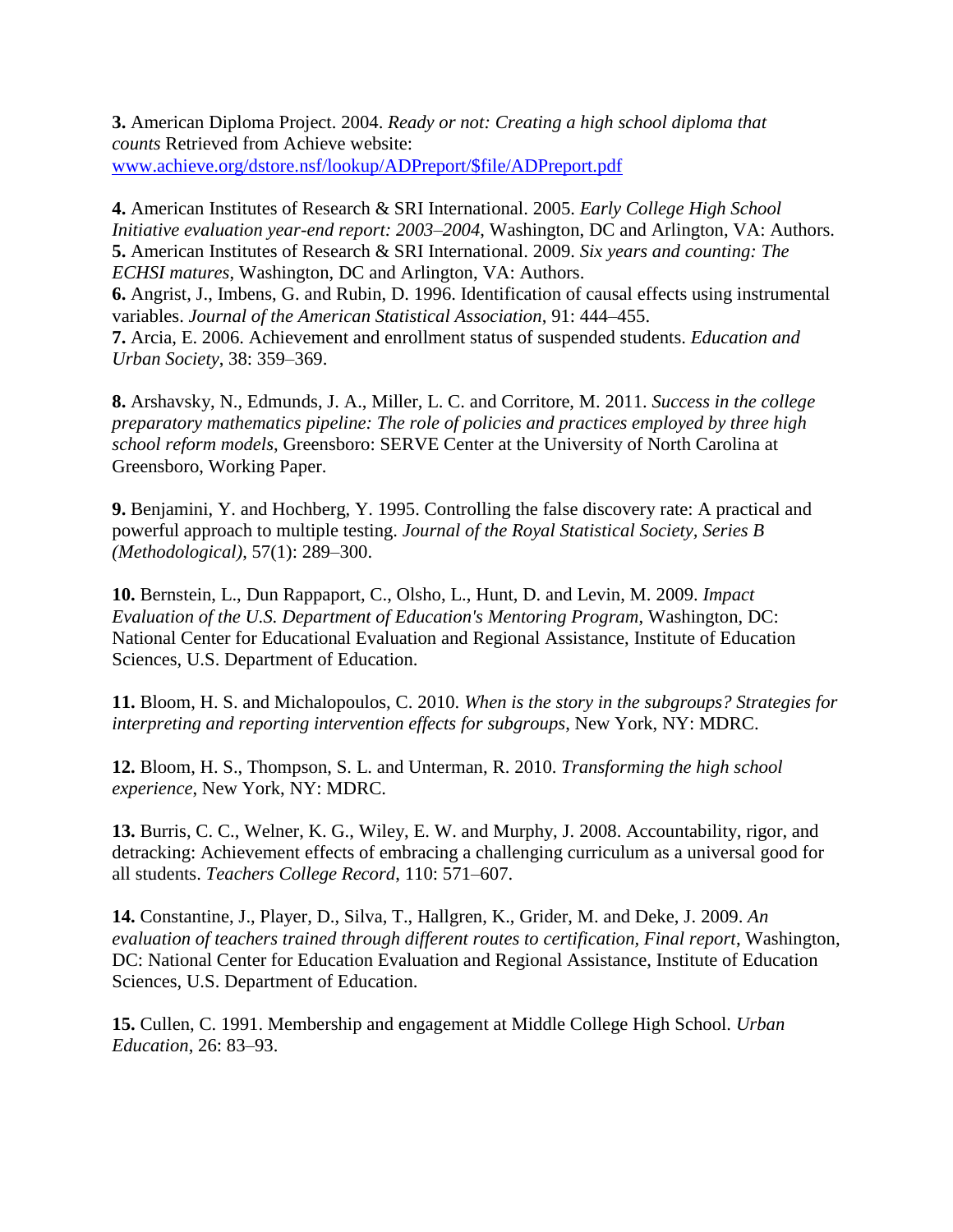**16.** Dynarski, M., Gleason, P., Rangarajan, A. and Wood, R. 1998. *Impacts of dropout prevention programs*, Princeton, NJ: Mathematica Policy Research.

**17.** Edmunds, J. A. and Arshavsky, N. 2011. *The importance of intentionality: How schools implement policies and practices that influence the mathematics and science pipeline*, Greensboro: SERVE Center at University of North Carolina at Greensboro. (Working paper).

**18.** Edmunds, J. A., Bernstein, L., Glennie, E., Willse, J., Arshavsky, N., Unlu, F., Bartz, D., Silberman, T., Scales, W. D. and Dallas, A. 2010. Preparing students for college: the implementation and impact of the Early College High School model. *Peabody Journal of Education*, 85: 348–364.

**19.** Edmunds, J. A., Bernstein, L., Unlu, F., Glennie, E., Smith, A. and Arshavsky, N. 2011. *The impact of the Early College High School Model on core 9th and 10th grade outcomes*, Washington, DC: Paper presented at the Annual Meeting of the Society for Research on Educational Effectiveness.

**20.** Edmunds, J. A., Willse, J., Arshavsky, N. and Dallas, A. 2012. *Mandated engagement: the impact of early college high schools.*,

**21.** Edmunds, J. A. and McColskey, W. 2007. *Levers for change: Southeast Region state initiatives to improve high schools. (Issues & Answers Report, REL 2007–No. 024)*, Washington DC: U.S. Department of Education, Institute of Education Sciences, National Center for Education Evaluation and Regional Assistance, Regional Educational Laboratory Southeast.

**22.** Finkelstein, N. D. and Fong, A. B. 2008. *Coursetaking patterns and preparation for postsecondary education in California's public university systems among minority youth. (Issues & Answers Report, REL 2008–No. 035)*, Washington, DC: U.S. Department of Education, Institute of Education Sciences, National Center for Education Evaluation and Regional Assistance, Regional Educational Laboratory West.

**23.** Finn, J. D. 1989. Withdrawing from school. *Review of Educational Research*, 59: 117–142.

**24.** Gamoran, A. and Hannigan, E. C. 2000. Algebra for everyone? Benefits of collegepreparatory mathematics for students with diverse abilities in early secondary school. *Educational Evaluation and Policy Analysis*, 22: 241–254.

**25.** Gennetian, L. A., Morris, P. A., Bos, J. S. and Bloom, H. S. 2005. "Constructing instrumental variables from experimental data to explore how treatments produce effects". In *Learning more from social experiments: Evolving analytic approaches*, Edited by: Bloom, H. S. 75–114. New York, NY: Russell Sage Foundation.

**26.** Gleason, P., Clark, M., Tuttle, C. C. and Dwyer, E. 2010. *The evaluation of charter school impacts: Final report (NCEE 2010–4029)*, Washington, DC: National Center for Educational Evaluation and Regional Assistance, Institute of Education Sciences, U.S. Department of Education.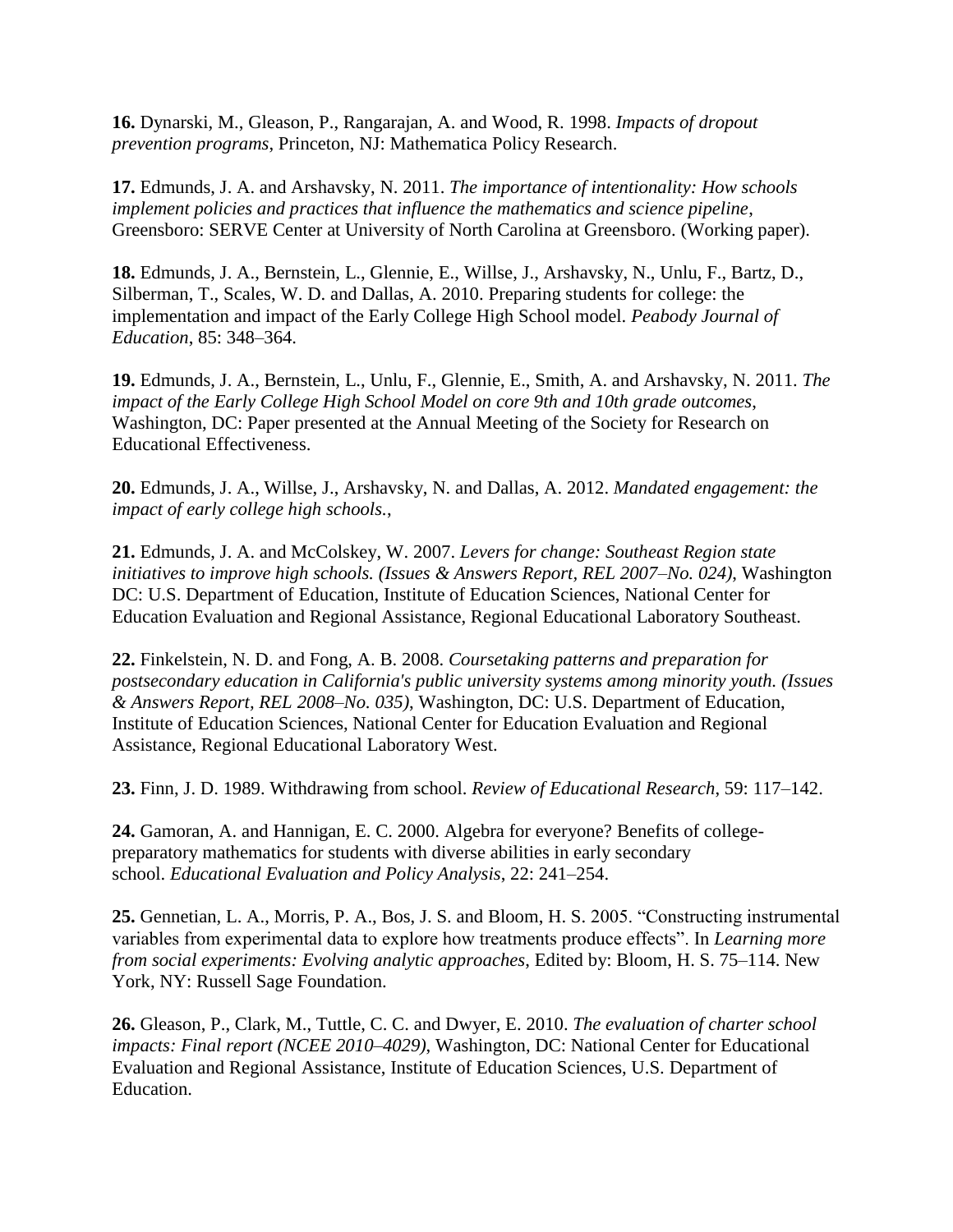**27.** Glennie, E. and Purtell, K. 2008, April. *Who's being served? Do North Carolina Early College High Schools serve their target population?* Paper presented at the Annual Meeting of the American Educational Research Association, New York.

**28.** Gregory, A., Cornell, D. and Fan, X. 2011. The relationship of school structure and support to suspension rates for Black and White high school students. *American Educational Research Journal*, 48: 904–934. doi:10.3102/0002831211398531

**29.** Hollis, S. and Campbell, F. 1999. What is meant by intention to treat analyses? Survey of published randomised controlled trials. *British Medical Journal*, 319: 670–674.

**30.** House, J. 1993. The relationship between academic self-concept and school withdrawal. *Journal of Social Psychology*, 133: 125–127.

**31.** Houston, A., Byers, S. and Danner, D. 1992. A successful alternative to traditional education: Seattle Middle College High School at Seattle Central Community College. *The Journal of Negro Education*, 61: 463–470.

**32.** Institute of Education Sciences. 2005. *Key items to get right when conducting a randomized controlled trial in education* Retrieved from [http://ies.ed.gov/ncee/wwc/pdf/guide\\_RCT.pdf](http://ies.ed.gov/ncee/wwc/pdf/guide_RCT.pdf)

**33.** Jacobson, J. 2005. The early college experiment. *Chronicle of Higher Education*, 51(27): 36– 38.

**34.** Jobs for the Future. 2005. *Early College High School Initiative: Core principles*, Boston, MA: Author.

**35.** Jobs for the Future. 2011. *Welcome to Early College High School* Retrieved from [http://www.earlycolleges.org](http://www.earlycolleges.org/)

**36.** Lan, W. and Lanthier, R. 2003. Changes in students' academic performance and perceptions of school and self before dropping out of schools. *Journal of Education for Students Placed at Risk*, 40: 309–332. L.

**37.** Lee, V. E. and Burkham, D. 2003. Dropping out of high school: The role of school organization and structure. *American Educational Research Journal*, 40: 353–393.

**38.** Lee, V. E. and Smith, J. B. 1999. Social support and achievement for young adolescents in Chicago: the role of school academic press. *American Educational Research Journal*, 36: 907– 945.

**39.** Lipsey, M. W. and Wilson, D. 2001. *Practical meta-analysis*, Thousand Oaks, CA: Sage.